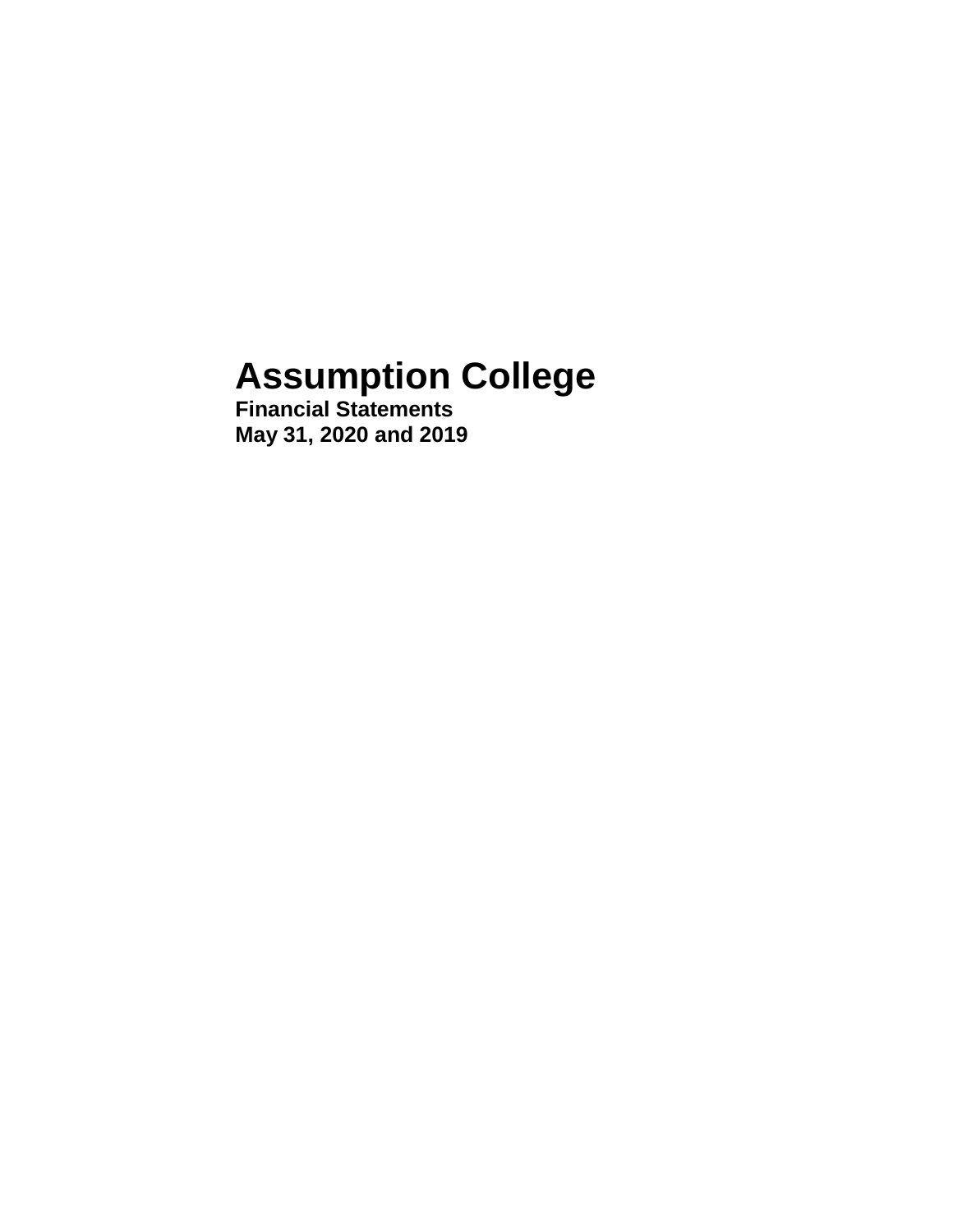# **Page(s)**

# **Independent Auditor's Report**

## **Financial Statements**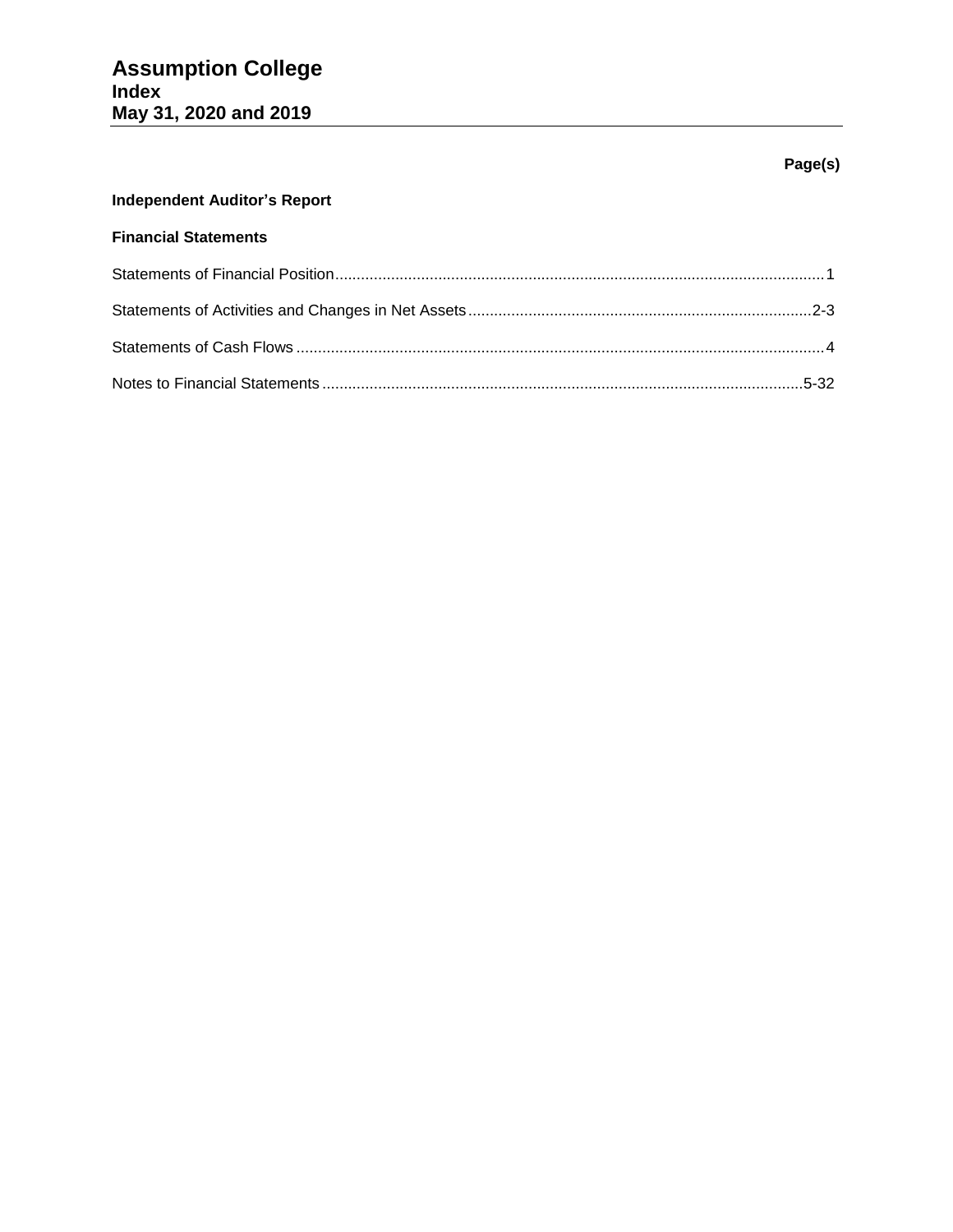

#### **Independent Auditor's Report**

**RSM US LLP** 

Board of Trustees Assumption College

#### **Report on the Financial Statements**

We have audited the accompanying financial statements of Assumption College which comprise the statements of financial position as of May 31, 2020 and 2019, and the related statements of activities and changes in net assets, and cash flows for the years then ended, and the related notes to the financial statements.

#### **Management's Responsibility for the Financial Statements**

Management is responsible for the preparation and fair presentation of these financial statements in accordance with accounting principles generally accepted in the United States of America; this includes the design, implementation, and maintenance of internal control relevant to the preparation and fair presentation of financial statements that are free from material misstatement, whether due to fraud or error.

#### **Auditor's Responsibility**

Our responsibility is to express an opinion on these financial statements based on our audits. We conducted our audits in accordance with auditing standards generally accepted in the United States of America. Those standards require that we plan and perform the audit to obtain reasonable assurance about whether the financial statements are free from material misstatement.

An audit involves performing procedures to obtain audit evidence about the amounts and disclosures in the financial statements. The procedures selected depend on the auditor's judgment, including the assessment of the risks of material misstatement of the financial statements, whether due to fraud or error. In making those risk assessments, the auditor considers internal control relevant to the entity's preparation and fair presentation of the financial statements in order to design audit procedures that are appropriate in the circumstances, but not for the purpose of expressing an opinion on the effectiveness of the entity's internal control. Accordingly, we express no such opinion. An audit also includes evaluating the appropriateness of accounting policies used and the reasonableness of significant accounting estimates made by management, as well as evaluating the overall presentation of the financial statements.

We believe that the audit evidence we have obtained is sufficient and appropriate to provide a basis for our audit opinion.

#### **Opinion**

In our opinion, the financial statements referred to above present fairly, in all material respects, the financial position of Assumption College as of May 31, 2020 and 2019 and the changes in its net assets and its cash flows for the years then ended in accordance with accounting principles generally accepted in the United States of America.

RSM US LLP

Boston, Massachusetts August 28, 2020

THE POWER OF BEING UNDERSTOOD AUDIT | TAX | CONSULTING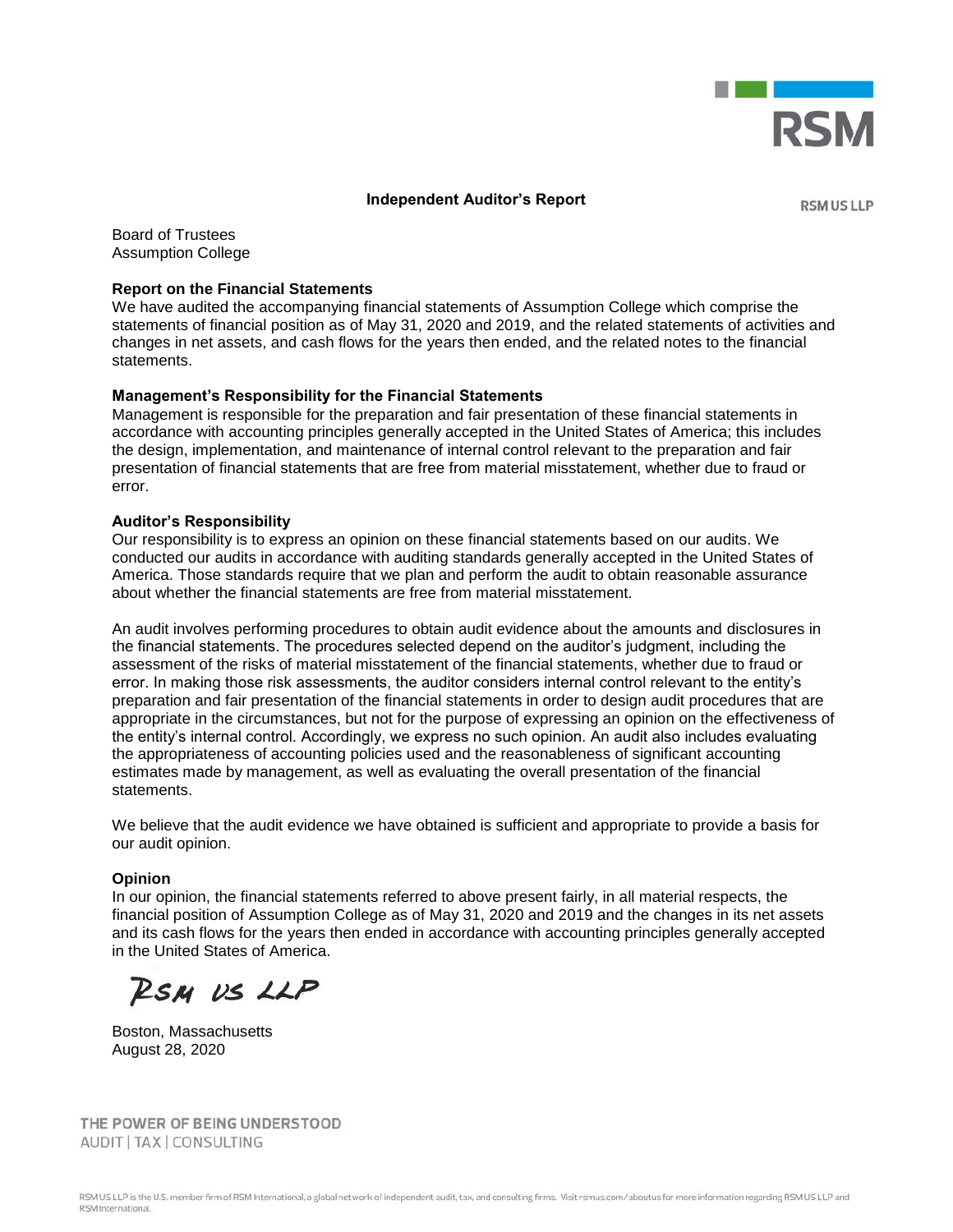# **Assumption College Statements of Financial Position May 31, 2020 and 2019**

|                                              | 2020             | 2019              |
|----------------------------------------------|------------------|-------------------|
|                                              |                  |                   |
| <b>Assets</b>                                |                  |                   |
| Cash                                         | \$<br>16,963,009 | \$<br>7,835,479   |
| Short-term investments                       | 10,972,462       | 12,288,706        |
| Prepaid expenses and other assets            | 1,049,376        | 1,021,565         |
| Student tuition receivables, net             | 1,195,729        | 997,692           |
| Grants and other receivables                 | 109,820          | 106,826           |
| Student Ioans, net                           | 1,270,246        | 1,727,249         |
| Contributions receivable, net                | 5,198,263        | 4,875,243         |
| Long-term investments                        | 99,443,482       | 109,992,293       |
| Beneficial interest in trust                 | 1,466,635        | 1,399,331         |
| Property, plant and equipment, net           | 102,844,521      | 93,393,484        |
| Total assets                                 | \$ 240,513,543   | \$233,637,868     |
| <b>Liabilities and Net Assets</b>            |                  |                   |
| Accounts payable and accrued liabilities     | \$<br>6,929,663  | \$<br>6,219,168   |
| Student deposits and deferred revenue        | 6,167,200        | 6,371,238         |
| Annuity obligations                          | 591,260          | 604,794           |
| Asset retirement obligation                  | 234,647          | 220,844           |
| Liability under interest rate swap agreement | 447,937          | 505,822           |
| Refundable government student loans          | 2,026,340        | 2,752,754         |
| Debt, net                                    | 47,273,521       | 41,805,092        |
| <b>Total liabilities</b>                     | 63,670,568       | 58,479,712        |
| <b>Net assets</b>                            |                  |                   |
| Without donor restrictions                   | 133,289,919      | 135,083,550       |
| With donor restrictions                      | 43,553,056       | 40,074,606        |
| Total net assets                             | 176,842,975      | 175,158,156       |
| Total liabilities and net assets             | 240,513,543      | \$<br>233,637,868 |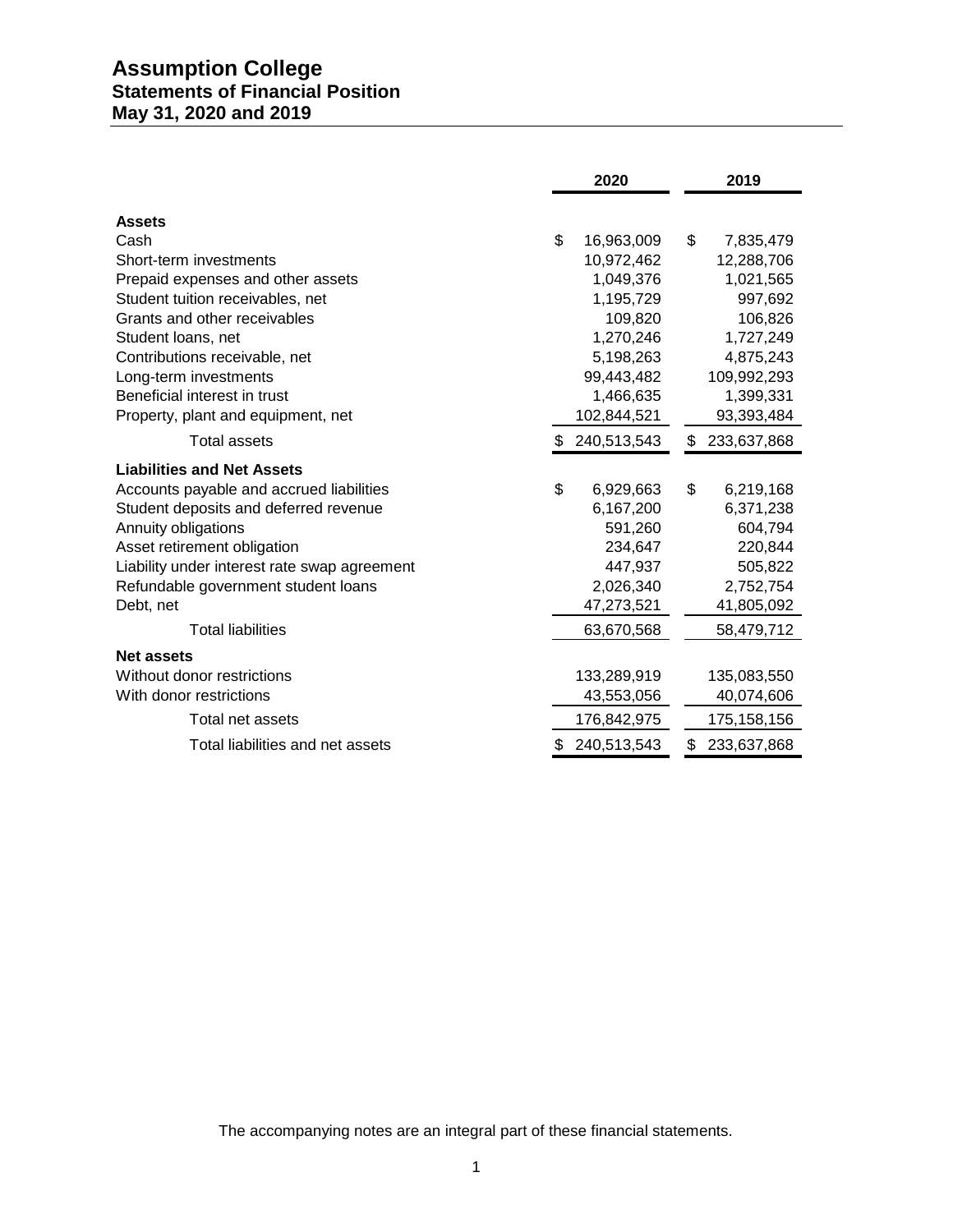# **Assumption College Statement of Activities and Changes in Net Assets Year Ended May 31, 2020**

|                                                 | <b>Without Donor</b><br><b>Restrictions</b> |               | <b>With Donor</b><br><b>Restrictions</b> |    | Total       |
|-------------------------------------------------|---------------------------------------------|---------------|------------------------------------------|----|-------------|
| Operating revenue and other support             |                                             |               |                                          |    |             |
| Tuition and fees, net of financial aid and      |                                             |               |                                          |    |             |
| scholarships of \$47,313,793                    | \$                                          | 38,052,576    | \$                                       | \$ | 38,052,576  |
| Investment income                               |                                             |               |                                          |    |             |
| Operating assets                                |                                             | 296,559       |                                          |    | 296,559     |
| Nonoperating assets                             |                                             | 4,182,195     | 1,483,804                                |    | 5,665,999   |
| Auxiliary enterprises                           |                                             | 17,009,979    |                                          |    | 17,009,979  |
| Annual gifts                                    |                                             | 1,191,302     | 3,029,750                                |    | 4,221,052   |
| Grants                                          |                                             | 3,581,998     |                                          |    | 3,581,998   |
| Other income                                    |                                             | 1,485,109     |                                          |    | 1,485,109   |
| Net assets released from restrictions           |                                             | 1,483,804     | (1,483,804)                              |    |             |
| Total operating revenue and other support       |                                             | 67,283,522    | 3,029,750                                |    | 70,313,272  |
| <b>Operating expenses</b>                       |                                             |               |                                          |    |             |
| Instruction                                     |                                             | 25,697,739    |                                          |    | 25,697,739  |
| Academic support                                |                                             | 6,450,171     |                                          |    | 6,450,171   |
| <b>Student services</b>                         |                                             | 12,651,804    |                                          |    | 12,651,804  |
| Auxiliary enterprises                           |                                             | 15,688,299    |                                          |    | 15,688,299  |
| Institutional support                           |                                             | 6,533,733     |                                          |    | 6,533,733   |
| Total operating expenses                        |                                             | 67,021,746    |                                          |    | 67,021,746  |
| Increase in net assets from operations          |                                             | 261,776       | 3,029,750                                |    | 3,291,526   |
| Nonoperating revenue and expense                |                                             |               |                                          |    |             |
| Contributions                                   |                                             | 221,121       | 738,627                                  |    | 959,748     |
| Investment return, net                          |                                             | 1,918,716     | 1,123,903                                |    | 3,042,619   |
| Investment income utilized                      |                                             | (4, 182, 195) | (1,483,804)                              |    | (5,665,999) |
| Change in value of split interest agreements    |                                             | (7,003)       | 2,670                                    |    | (4, 333)    |
| Change in value of beneficial interest in trust |                                             |               | 67,304                                   |    | 67,304      |
| Change in value of interest rate swap agreement |                                             | 57,885        |                                          |    | 57,885      |
| Other nonoperating expenses                     |                                             | (63, 931)     |                                          |    | (63, 931)   |
| (Decrease) increase in net assets from          |                                             |               |                                          |    |             |
| nonoperating activities                         |                                             | (2,055,407)   | 448,700                                  |    | (1,606,707) |
| (Decrease) increase in net assets               |                                             | (1,793,631)   | 3,478,450                                |    | 1,684,819   |
| <b>Net assets</b>                               |                                             |               |                                          |    |             |
| Beginning of year                               |                                             | 135,083,550   | 40,074,606                               |    | 175,158,156 |
| End of year                                     | \$                                          | 133,289,919   | \$<br>43,553,056                         | \$ | 176,842,975 |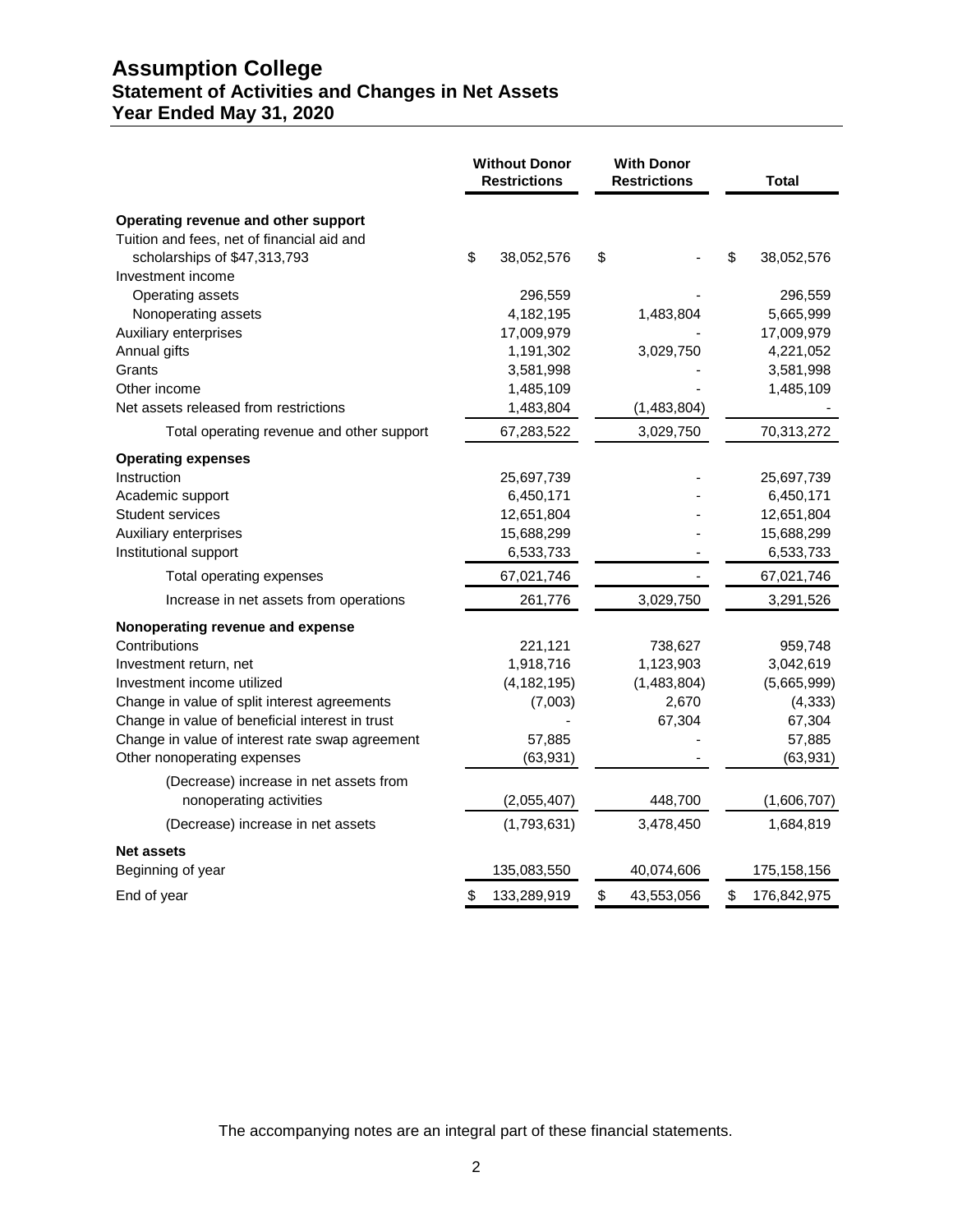# **Assumption College Statement of Activities and Changes in Net Assets Year Ended May 31, 2019**

|                                                 | <b>Without Donor</b><br><b>Restrictions</b> | <b>With Donor</b><br><b>Restrictions</b> | Total               |
|-------------------------------------------------|---------------------------------------------|------------------------------------------|---------------------|
| Operating revenue and other support             |                                             |                                          |                     |
| Tuition and fees, net of financial aid and      |                                             |                                          |                     |
| scholarships of \$43,497,465                    | \$<br>37,244,833                            | \$                                       | \$<br>37,244,833    |
| Investment income                               |                                             |                                          |                     |
| Operating assets                                | 394,051                                     |                                          | 394,051             |
| Nonoperating assets                             | 3,257,734                                   | 1,375,004                                | 4,632,738           |
| <b>Auxiliary enterprises</b>                    | 20,568,238                                  |                                          | 20,568,238          |
| Annual gifts                                    | 1,034,766                                   |                                          | 1,034,766           |
| Grants                                          | 3,765,463                                   |                                          | 3,765,463           |
| Other income                                    | 2,083,479                                   |                                          | 2,083,479           |
| Net assets released from restrictions           | 1,375,004                                   | (1,375,004)                              |                     |
| Total operating revenue and other support       | 69,723,568                                  |                                          | 69,723,568          |
| <b>Operating expenses</b>                       |                                             |                                          |                     |
| Instruction                                     | 25,790,338                                  |                                          | 25,790,338          |
| Academic support                                | 6,650,161                                   |                                          | 6,650,161           |
| Student services                                | 13,829,133                                  |                                          | 13,829,133          |
| Auxiliary enterprises                           | 16,360,978                                  |                                          | 16,360,978          |
| Institutional support                           | 6,379,823                                   |                                          | 6,379,823           |
| Total operating expenses                        | 69,010,433                                  |                                          | 69,010,433          |
| Increase in net assets from operations          | 713,135                                     |                                          | 713,135             |
| Nonoperating revenue and expense                |                                             |                                          |                     |
| Contributions                                   | 259,548                                     | 831,794                                  | 1,091,342           |
| Investment loss, net                            | (1,406,533)                                 | (539, 541)                               | (1,946,074)         |
| Investment income utilized                      | (3, 257, 734)                               | (1,375,004)                              | (4,632,738)         |
| Change in value of split interest agreements    | (1,062)                                     | (2,840)                                  | (3,902)             |
| Change in value of beneficial interest in trust |                                             | (8, 767)                                 | (8, 767)            |
| Change in value of interest rate swap agreement | 67,417                                      |                                          | 67,417              |
| Other nonoperating expenses                     | (270, 953)                                  |                                          | (270, 953)          |
| Decrease in net assets from                     |                                             |                                          |                     |
| nonoperating activities                         | (4,609,317)                                 | (1,094,358)                              | (5,703,675)         |
| Decrease in net assets                          | (3,896,182)                                 | (1,094,358)                              | (4,990,540)         |
| <b>Net assets</b>                               |                                             |                                          |                     |
| Beginning of year                               | 138,979,732                                 | 41,168,964                               | 180,148,696         |
| End of year                                     | \$<br>135,083,550                           | \$<br>40,074,606                         | \$<br>175, 158, 156 |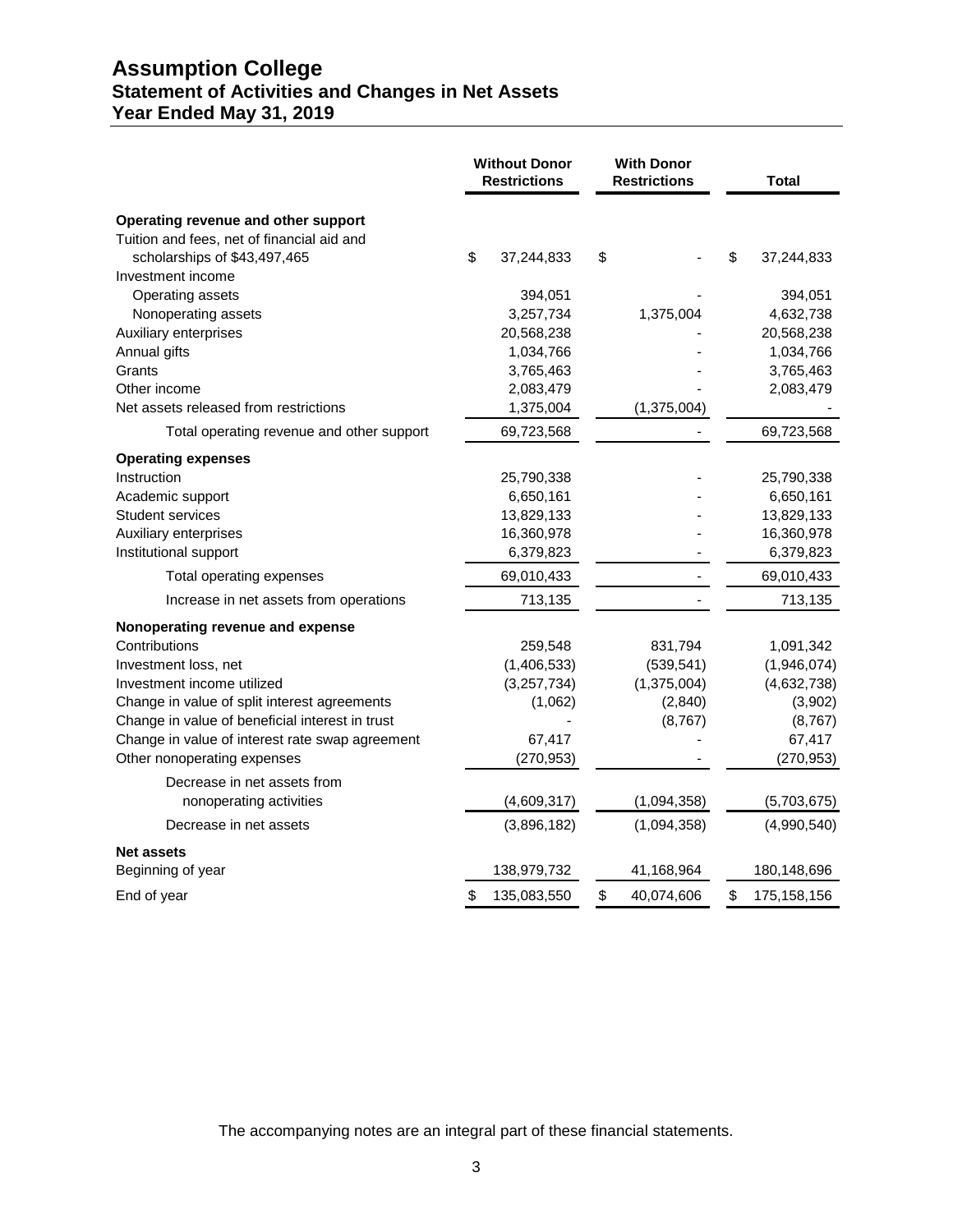# **Assumption College Statements of Cash Flows Years Ended May 31, 2020 and 2019**

|                                                                                                      | 2020                  | 2019                |
|------------------------------------------------------------------------------------------------------|-----------------------|---------------------|
| Cash flows from operating activities                                                                 |                       |                     |
| Increase (decrease) in net assets<br>Adjustments to reconcile change in net assets to net cash       | \$<br>1,684,819       | \$<br>(4,990,540)   |
| provided by operating activities                                                                     |                       |                     |
| Depreciation                                                                                         | 4,128,599             | 4,295,760           |
| Amortization                                                                                         | 55,337                | 55,338              |
| Contributions restricted for endowment                                                               | (463, 202)            | (661, 740)          |
| Realized and unrealized (gains) losses on investments                                                | (401, 216)            | 4,949,412           |
| Change in the fair value of interest rate swap agreement                                             | (57, 885)             | (67, 417)           |
| Change in allowance for doubtful contributions receivable                                            | 30,000                |                     |
| Provision for uncollectible student tuition and loans receivable                                     | 21,220                | (86, 945)           |
| Discount for contributions receivable                                                                | (42, 144)             | (87, 371)           |
| Accretion of asset retirement cost                                                                   | 13,803                | (36, 127)           |
| Change in value of beneficial interest in trust                                                      | (67, 304)             | 8,767               |
| Changes in operating assets and liabilities                                                          |                       |                     |
| Student tuition receivables                                                                          | (219, 257)            | (45, 657)           |
| Grants and other receivables                                                                         | (2,994)               | 236,467             |
| Contributions receivable                                                                             | (310, 876)            | 744,856             |
| Prepaid expenses and other assets                                                                    | (27, 811)             | (70, 371)           |
| Accounts payable and accrued liabilities                                                             | (863, 557)            | (494, 827)          |
| Student deposits and deferred revenue                                                                | (204, 038)            | 182,443             |
| Annuity obligations<br>Refundable government student loans                                           | (13, 534)             | (68, 247)<br>30,831 |
| Total adjustments                                                                                    | (726, 414)<br>848,727 | 8,885,172           |
| Net cash provided by operating activities                                                            | 2,533,546             | 3,894,632           |
|                                                                                                      |                       |                     |
| Cash flows from investing activities<br>Purchases of short-term investments                          | (8,998,002)           | (369, 415)          |
| Proceeds from maturities and sales of short-term investments                                         | 10,314,246            |                     |
| Purchases of long-term investments                                                                   | (27,002,315)          | (33,310,380)        |
| Proceeds from maturities and sales of long-term investments                                          | 37,952,342            | 30,509,989          |
| Purchases of property, plant and equipment                                                           | (12,005,584)          | (3, 154, 277)       |
| Payments on student loans                                                                            | 457,003               | 593,146             |
| Net cash provided by (used in) investing activities                                                  | 717,690               | (5,730,937)         |
| Cash flows from financing activities                                                                 |                       |                     |
| Contributions restricted for endowment                                                               | 463,202               | 661,740             |
| Payments on long-term debt                                                                           | (2,086,908)           | (2,001,908)         |
| Proceeds from long-term borrowings                                                                   | 7,500,000             |                     |
| Net cash provided by (used in) financing activities                                                  | 5,876,294             | (1,340,168)         |
| Net increase (decrease) in cash                                                                      | 9,127,530             | (3, 176, 473)       |
| Cash                                                                                                 |                       |                     |
| Beginning of year                                                                                    | 7,835,479             | 11,011,952          |
| End of year                                                                                          | \$<br>16,963,009      | \$<br>7,835,479     |
| Supplemental disclosure of cash flow information                                                     |                       |                     |
| Cash paid during the year for interest                                                               | \$<br>1,025,798       | \$<br>1,047,568     |
| Supplemental schedule of noncash investing activities                                                |                       |                     |
| Acquisition of property, plant and equipment included in accounts<br>payable and accrued liabilities | \$<br>1,574,052       | \$                  |
|                                                                                                      |                       |                     |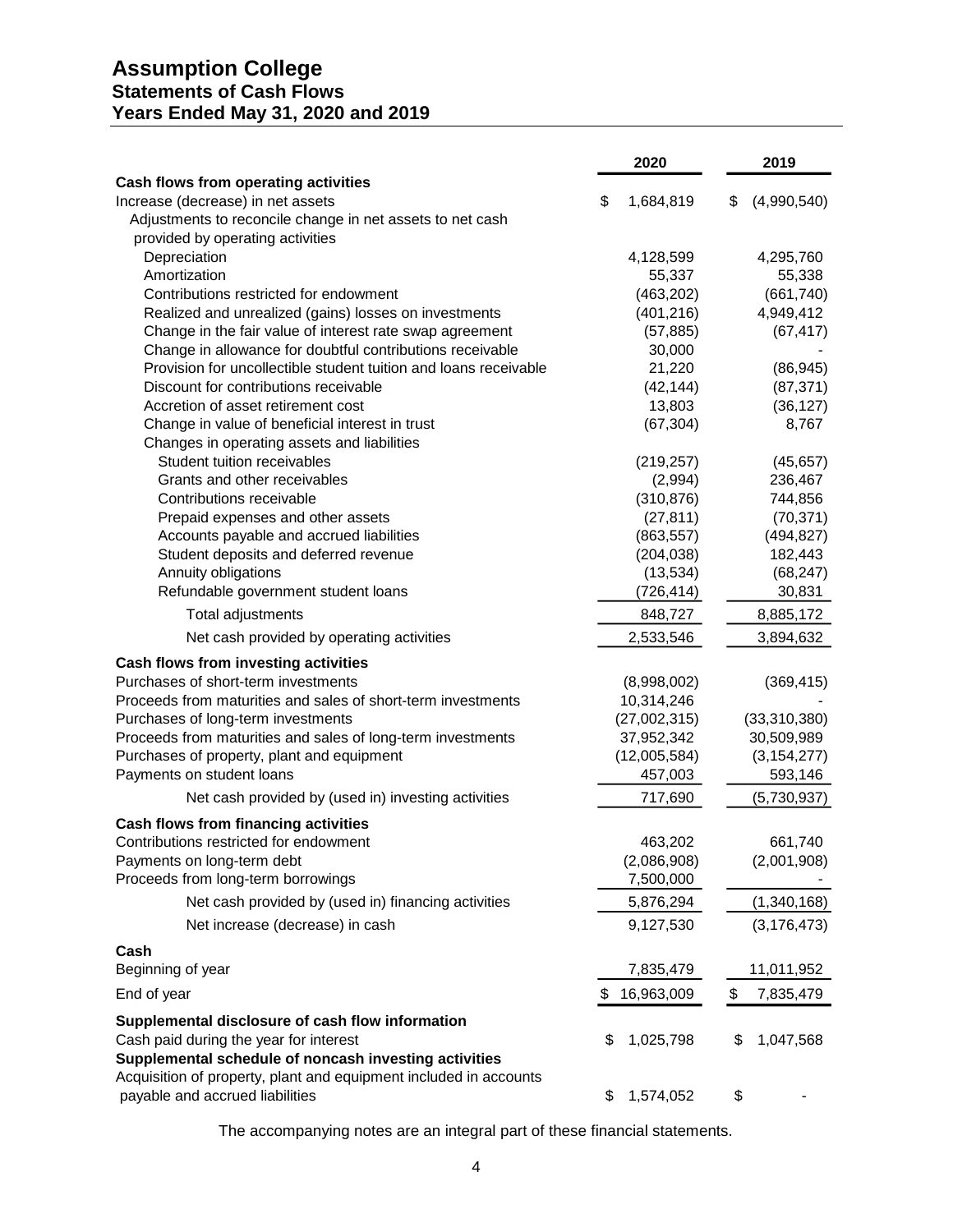## **1. Organization and Summary of Significant Accounting Policies**

#### **Background**

Assumption College (the "College"), founded in 1904, is a Catholic, nonprofit, coeducational college located in Worcester, Massachusetts on a 185-acre campus. Approximately 2,400 undergraduate and graduate students attend the College annually. The College offers bachelor's degrees in the liberal arts core and pre-professional programs with a liberal arts core, and professional master's degrees on a full-time and part-time basis. In addition, the Continuing and Career Education program offers bachelor's degrees and certificate programs, as well as noncredit courses.

The College also operates an additional campus in Rome, Italy. The Rome campus is located on land owned by the Augustinians of the Assumption, the founding order of the College.

In April 2019, the College applied to the Massachusetts Board of Higher Education to become a university. The application was approved, and the institution became Assumption University on June 10, 2020.

#### **Basis of Financial Statement Presentation**

The accompanying financial statements are presented on the accrual basis of accounting and have been prepared to focus on the College as a whole and to present balances and transactions according to the existence or absence of donor-imposed restrictions. Accordingly, net assets and changes are classified as follows:

*Without Donor Restrictions* - Net assets that are not subject to donor-imposed stipulations. Net assets without donor restrictions may be designated for specific purposes by action of the Board of Trustees (the "Board") or may otherwise be limited by contractual agreements with outside parties. The change in net assets without donor restrictions is primarily impacted by the results of operations, new capital purchases, net of depreciation and debt, unrestricted giving, and by the amount of net assets with donor restrictions that have been released from restrictions.

*With Donor Restrictions* - Net assets whose use by the College is subject to donorimposed stipulations that can be fulfilled by actions of the College pursuant to those stipulations or that expire by the passage of time. These also include net assets subject to donor-imposed stipulations that they be maintained in perpetuity by the College, with investment return available for designated purposes. The change in net assets with donor restrictions is impacted primarily by gifts with time and donor constraints, such as restricted annual fund gifts, unconditional pledges and deferred giving instruments. Net assets with donor restrictions also include, under Massachusetts law, funds not yet appropriated by the Board, generally representing cumulative investment earnings and appreciation on endowment funds restricted in perpetuity.

#### **Operations**

The statements of activities and changes in net assets report the changes in net assets from operating and nonoperating activities. Operating revenues consist of those items attributable to the College's primary mission of providing education. Additionally, operating revenue includes contributions received related to annual fund support. The College allocates endowment income and appreciation based on the absence or existence of donor-imposed restrictions. Interest and dividends earned on the funds without donor restrictions are included as operating revenue.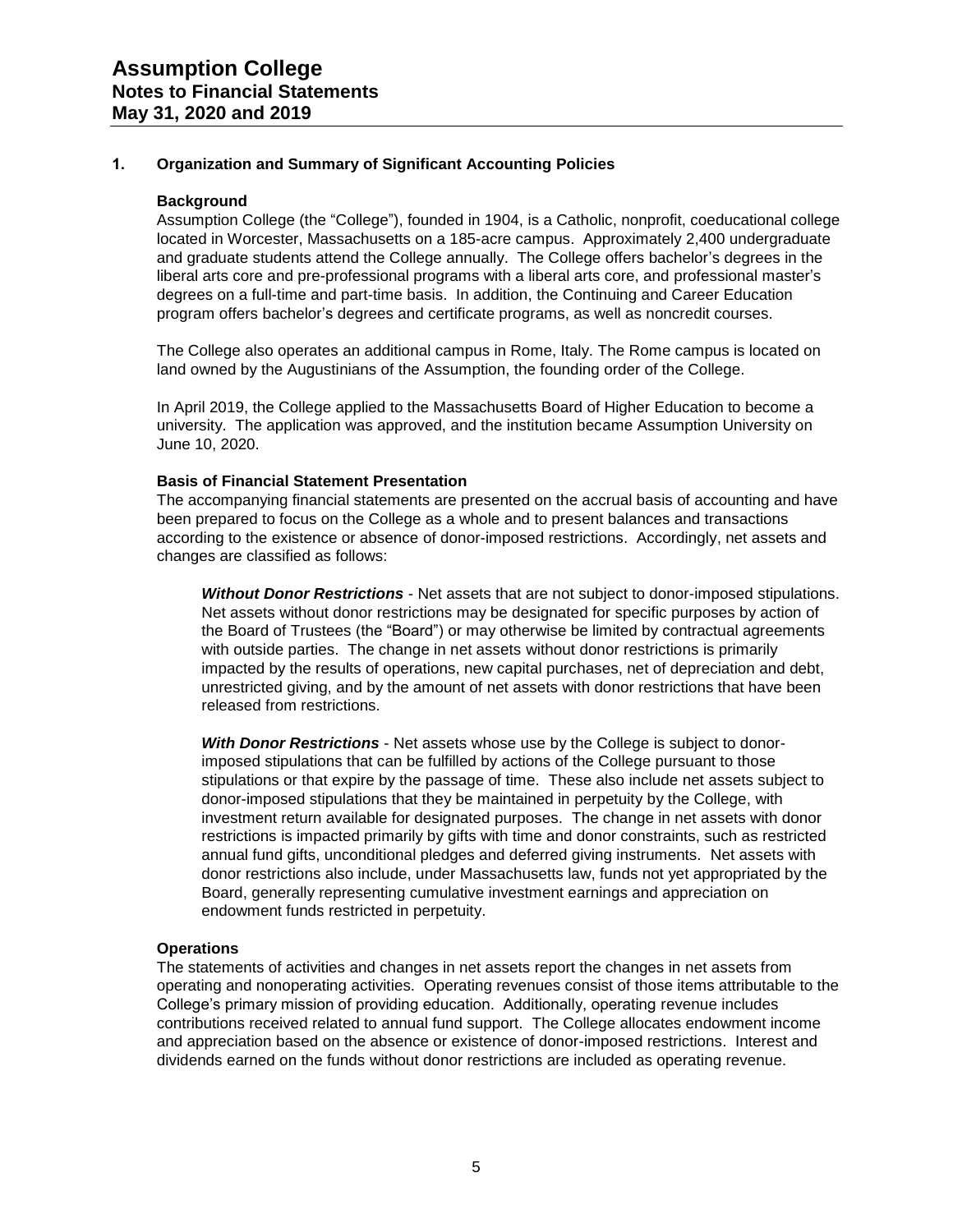The College reports expenses associated with the management of the College's operations, including activities associated with the plant, endowment, annuity and loan funds, as operating expenses within net assets without donor restrictions.

Net investment return, certain contributions, investment income utilized, other nonoperating expenses, and the change in value of split interest agreements, beneficial interest in trust, and interest rate swap agreement are included in nonoperating revenue and expenses.

All contributions are considered to be available for operations and reported as net assets without donor restrictions unless specifically restricted by the donor or have inherent time restrictions. Amounts received that are stipulated for use in future periods or restricted by the donor for specific purposes are reported as restricted support. When a qualifying expenditure occurs or a time restriction expires, net assets with donor restrictions are reclassified to net assets without donor restrictions as "net assets released from restrictions" in the statements of activities and changes in net assets. However, if a restriction is fulfilled in the same time period in which the contribution is received, the contribution is immediately reported as a contribution without donor restrictions.

Furthermore, investment return, net, which consists of dividends, investment fees, and realized and unrealized gains (losses) on investments, is reported as follows:

- Increases (decreases) in net assets with donor restrictions if the terms of the gift, or the College's interpretation of the relevant state law, impose restrictions on the use of the income or net gain (loss), or if the terms of the gift require the income or net gain (loss) to be added to the principal of an endowment fund restricted in perpetuity; and
- Increases (decreases) in net assets without donor restrictions in all other cases.

#### **Cash**

Most of the College's banking activity is maintained with several regional banks, and from time to time cash deposits exceed federal insurance limits. It is the College's policy to monitor these banks' financial strength on an ongoing basis. The College has not experienced any losses in these accounts.

#### **Short-Term Investments**

Short-term investments consisted of money market accounts at May 31, 2020, and money market accounts and certificates of deposits at May 31, 2019.

#### **Student Tuition Receivables**

Student tuition receivables are stated at the net amount outstanding, less an allowance for doubtful accounts. The allowance for doubtful accounts is established based on management's assessment as to collectability through a charge to bad debt expense for balances that have been deemed uncollectible. Tuition receivables are considered past due if not paid by the due date, or if any portion of the receivable balance is outstanding when the student graduates or withdraws from the College.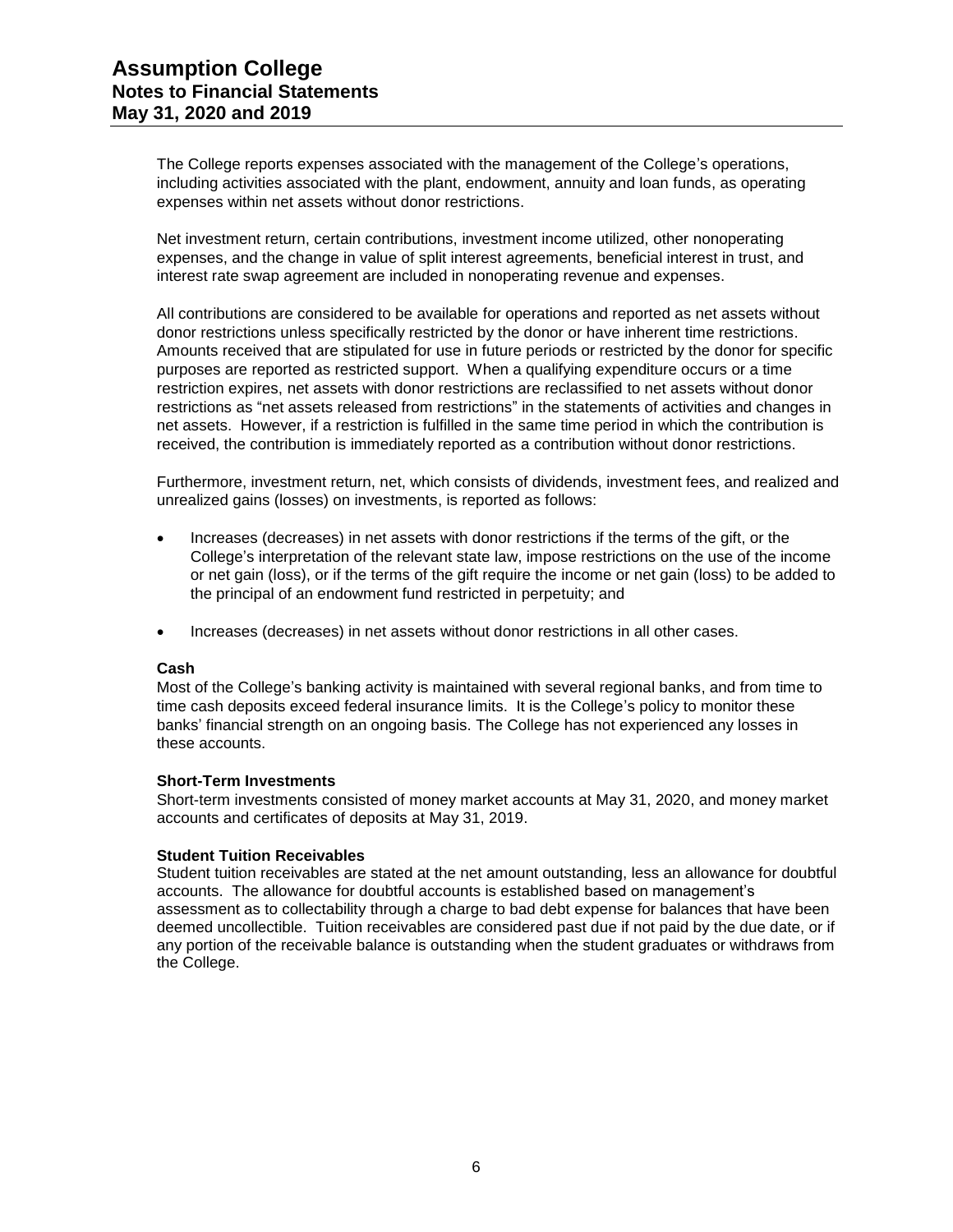#### **Revenue Recognition**

In May 2014, the Financial Accounting Standards Board (FASB) issued Accounting Standards Update (ASU) 2014-09, *Revenue from Contracts with Customers (Topic 606)*, which requires an entity to recognize the amount of revenue to which it expects to be entitled for the transfer of promised goods or services to customers. The five-step model defined by Accounting Standards Codification (ASC) Topic 606 requires the College to (1) identify the contract with the customer, (2) identify the performance obligations in the contract, (3) determine the transaction price, (4) allocate the transaction price to the performance obligations in the contract, and (5) recognize revenue when each performance obligation is satisfied. Revenue is recognized when promised goods or services are transferred to the customer in an amount that reflects the consideration expected in exchange for those goods or services. On June 1, 2019 the College adopted ASC Topic 606 under the modified retrospective approach which allows the cumulative effect to be recognized as of the date of initial application. The College has determined that the adoption of ASC Topic 606 did not result in an adjustment to net assets and did not have a significant effect on the amount and timing of revenue recognition for the year ended May 31, 2020.

#### **Tuition and Fee Revenue**

Tuition and fee revenue is recorded at the College's established rates, net of institutional, state and federal financial aid administered directly by the College. Payments for tuition and fees are due prior to the start of the academic semester in accordance with the College's due dates. Payments received in advance of performance obligations being satisfied are categorized as student deposits and deferred revenue in the statements of financial position and then recorded over time as the performance obligation is satisfied. The performance obligation relating to tuition and fee revenue is the delivery of educational services. Students are typically entitled to a partial refund through a specific point in the academic term, after which no refunds are due upon withdrawal. Refunds issued reduce the amount of revenue recognized. Discounts provided to employees are considered part of fringe benefits within operating expenses and are recorded over time.

#### **Auxiliary Enterprises**

Revenue for auxiliary enterprises primarily consists of fees for student housing and dining services. Fees charged for auxiliary enterprises are priced to offset the cost of the services. The distinguishing characteristic of auxiliary enterprises is that they are managed as an essentially selfsupporting activity. Payments for these services are due prior to the start of the academic semester in accordance with the College's due dates, and payments received in advance of performance obligations being satisfied are categorized as student deposits and deferred revenue in the statements of financial position. The performance obligation for auxiliary enterprises is the delivery of student housing and dining services and revenue is recognized over time as the performance obligation is satisfied.

#### **Contributions**

Contributions received, including unconditional promises to give, are initially recorded at fair value in the period the donor's commitments are received. Unconditional promises to give which are to be received in future periods are included in the financial statements as contributions receivable. Unconditional promises to give that are expected to be collected within one year are recorded at their net realizable value. Unconditional promises to give that are expected to be collected in future years are recorded at the present value of estimated future cash flows. The discounts on those amounts are computed using a rate commensurate with the risk involved. Amortization of the discount is included in contribution revenue. Contributions receivable are also recorded net of an allowance for doubtful accounts based on management's assessment as to collectability. Conditional promises to give, that is, those with a measurable performance or other barrier and a right of return, are not recognized until the conditions on which they depend are substantially met. There are no conditional promises to give as of May 31, 2020 and 2019.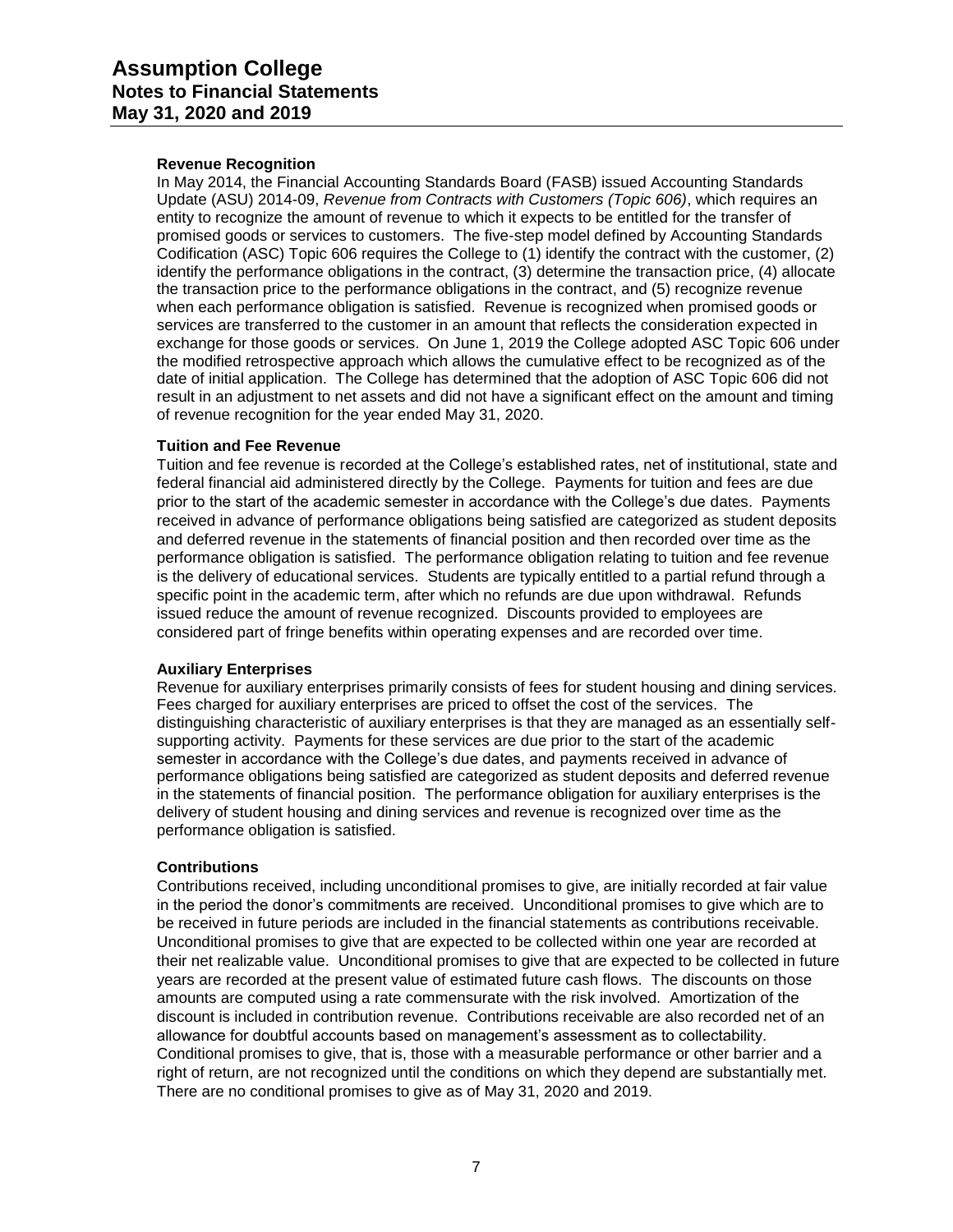Bequests are recognized as revenue when the right to receive the bequest is unconditional and irrevocable, and the amount to be received is estimable. Such conditions generally occur after a will has cleared probate.

#### **Grants**

Individual grant arrangements have been evaluated and most have been determined to be nonreciprocal, meaning the granting entity has not received a direct benefit in exchange for the resources provided. Instead, revenue is recognized like a conditional contribution, i.e., when the barrier to entitlement is overcome. The barrier to entitlement is considered overcome when expenditures associated with each grant are determined to be allowable and all other significant conditions of the grant are met. Grants that have been determined to be reciprocal fall under the scope of ASC Topic 606 and are recognized as the performance obligations are satisfied.

The College received funding from the Federal government through a grant under the Coronavirus Aid, Relief, and Economic Security Act (CARES Act) as part of the Higher Education Emergency Relief Fund (HEERF). The total amount of the grant was \$1,485,032 and includes a requirement that the College use no less than 50% of the funds for emergency financial aid grants to students and the remainder for institutional expenses. Under the terms of the grant, the College is only eligible to receive the institutional portion if it first distributes the grants to students. In June 2020, the College distributed \$742,516 of the funds to eligible students to help offset the expenses related to the disruption of campus operations in the spring of 2020. Although the institutional portion was used to offset the cost of room and board refunds issued to students in the spring of 2020, the College did not record the \$742,516 institutional portion because the requirement to expend the student portion first was not met by May 31, 2020. This represents a barrier, and as a result, the entire amount is considered a conditional grant and will be recognized as revenue during the year ended May 31, 2021.

#### **Investments**

The College's portfolio is managed by an outside investment manager who operates under the oversight of the Investment Committee (the "Committee") of the Board. The Committee has established and communicated to the manager the College's investment guidelines.

All long-term investments have been reported in the financial statements at their fair value as of May 31, 2020 and 2019. The fair value of publicly-traded mutual funds, fixed income and equity securities is based upon quoted market prices and exchange rates, if applicable. The alternative investments, which are not readily marketable, are carried at estimated fair values as provided by the investment managers. As a practical expedient, the College is permitted under accounting principles generally accepted in the United States of America (GAAP) to estimate the fair value of an investment at the measurement date using the reported net asset value (NAV) without further adjustment unless the entity expects to sell the investment at a value other than NAV or if the NAV is not calculated in accordance with GAAP. In most cases, the College's alternative investments qualify to be reported using NAV as a practical expedient.

The net realized and unrealized appreciation (depreciation) in the fair value of such investments has been included in net investment return (loss) in the statements of activities and changes in net assets in the applicable net asset category.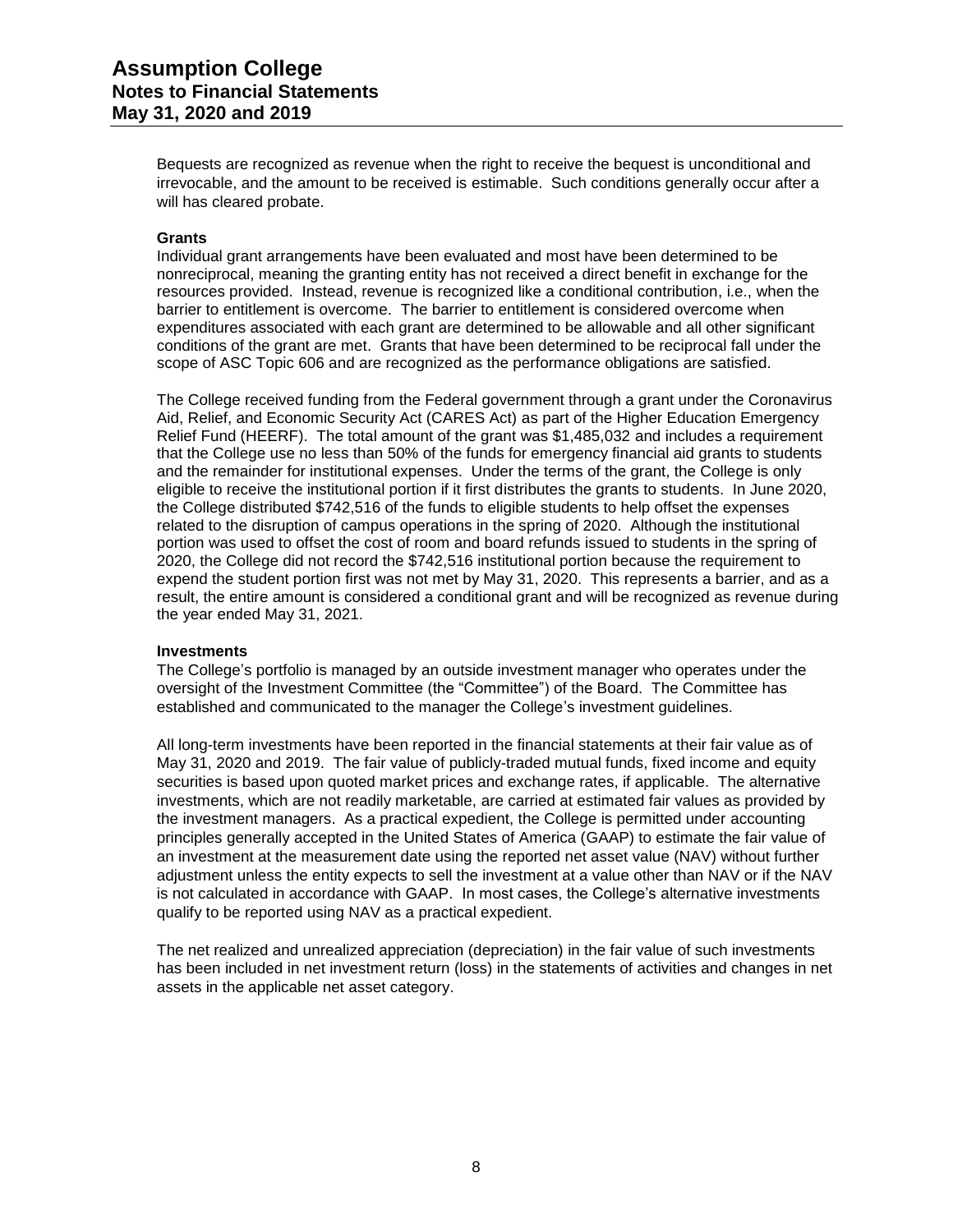The College performs additional procedures including due diligence reviews on its investments in investment companies and other procedures with respect to the capital account or NAV provided by investment companies to ensure conformity with GAAP. The College has assessed factors including, but not limited to, the funds' financial statements being prepared consistent with the measurement principles of an investment company, price transparency and valuation procedures in place, the ability to redeem at NAV at the measurement date, and existence of certain redemption restrictions at the measurement date.

#### **Refundable Government Student Loans**

Refundable government student loans represent funds held by the College under the Perkins revolving loan program that are provided by the U.S. Department of Education (DOE). The program expired on September 30, 2017, and the DOE has begun the wind-down of the Perkins loan program and will begin collecting the federal share of the Perkins funds over the upcoming fiscal years.

#### **Property, Plant and Equipment**

Property, plant and equipment are recorded at cost at the date of acquisition or, in the case of gifts, at estimated fair value at the date of the gift. The College depreciates its fixed assets using the straight-line depreciation method over the estimated useful lives of the related assets, as follows:

| Land improvements          | 15-20 $years$ |
|----------------------------|---------------|
| Buildings and improvements | 25-50 years   |
| Equipment and automobiles  | 3-20 vears    |

Projects are accumulated in construction-in-progress until the project is complete and placed in service, at which time the cost is transferred to the appropriate asset account and depreciation begins.

Expenditures for repairs and maintenance are charged to expense as incurred; betterments are capitalized. For assets sold or otherwise disposed of, the cost and related accumulated depreciation are removed from the accounts, and any resulting gain or loss is reflected in income for the period.

Fine arts consist of items that include sculptures and other works of art that were donated to or purchased by the College. These items are capitalized at cost, if the items were purchased, or at their fair value on the accession date, if the items were contributed. Gains or losses from deaccessions of these items are reflected on the statements of activities and changes in net assets as changes in the appropriate net asset classes, depending on the existence and type of donorimposed restrictions. Collection items are depreciated over their estimated useful lives unless they have cultural, aesthetic, or historical value that is worth preserving perpetually, and the College is protecting and preserving essentially the undiminished service potential of the item. As of May 31, 2020 and 2019, the College has not recorded any depreciation on its sculptures or other works of art.

#### **Impairment of Long-lived Assets**

Long-lived assets, which consist primarily of property and equipment, are reviewed for impairment whenever events or changes in circumstances indicate that the carrying amount of the asset may not be recoverable. When such events occur, the College compares the carrying amounts of the assets to the undiscounted expected future cash flows over the remaining life of the asset. If this comparison indicates that there may be impairment, the amount of impairment is calculated as the difference between the carrying value and fair value. During the fiscal years ended May 31, 2020 and 2019, no impairment indicators were identified.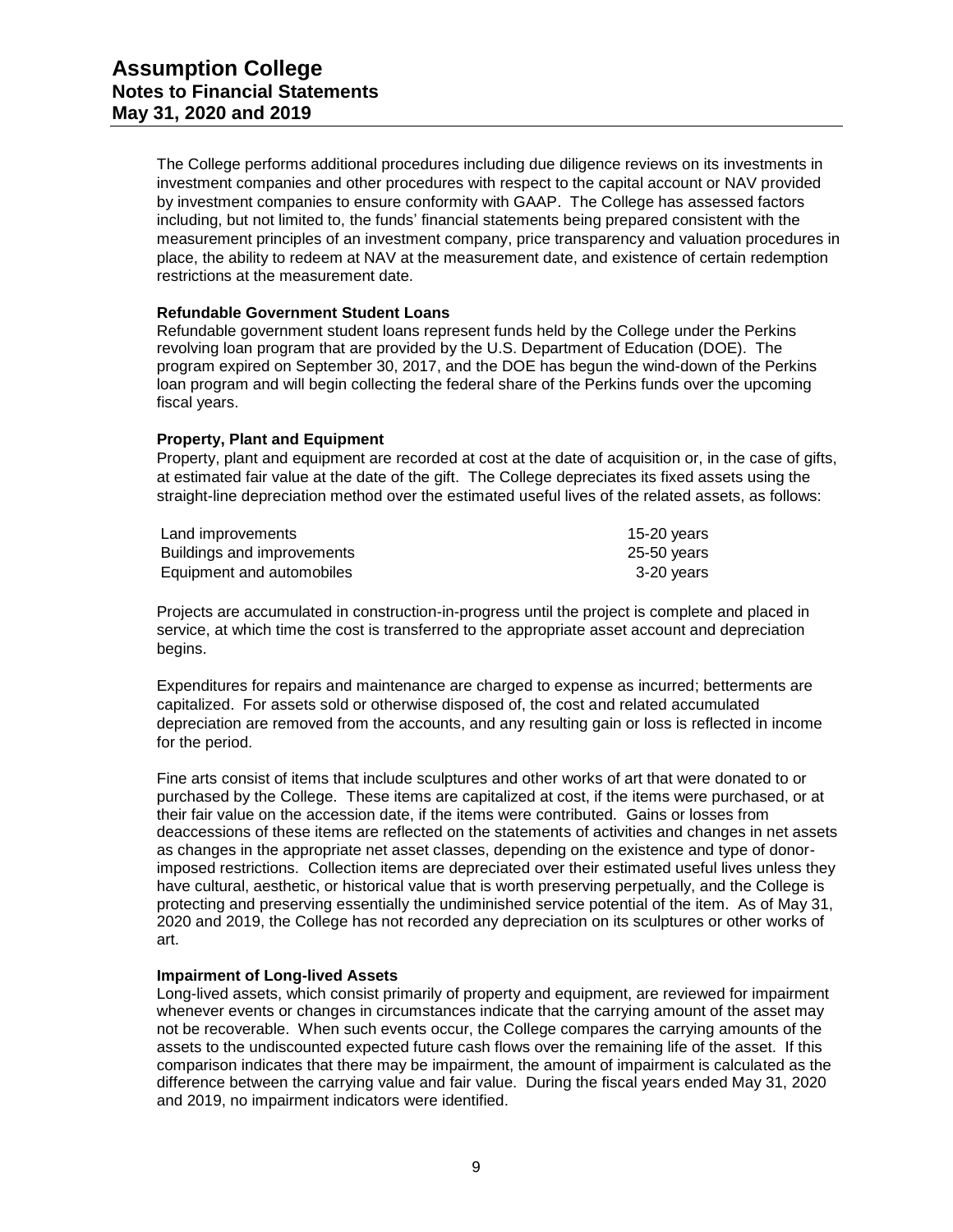#### **Bond Discount and Issuance Costs**

Unamortized bond discount and issuance costs are being amortized on a straight-line basis (which approximates the calculation if the effective interest method was used) through the maturity dates of the bonds payable, and are presented in the statements of financial position as a direct reduction from debt.

#### **Annuity Obligations**

The College is a beneficiary of certain charitable remainder trusts and gift annuities for which the principal reverts to the College upon the death of the donors or other beneficiaries. The gifts are recorded at estimated fair value at the date of the receipt of such gifts and a liability is recognized equal to the estimated present value of the annuity payments. The liability is adjusted during the term of the obligation for actuarial value, accretion of discount rate, and other changes affecting the estimate of future obligations. The College is trustee for the annuity agreements and the assets are held in trust, generally investments. These assets are recorded at fair value and are included in long-term investments in the accompanying statements of financial position.

#### **Beneficial Interest in Trust**

The College is the remainder beneficiary of an irrevocable trust for which a bank serves as trustee. The College will receive the fair market value of the trust assets upon the death of other certain beneficiaries, at which time the funds will be used to establish an endowed scholarship in accordance with the donor's wishes. Due to the permanent nature of the trust, the College recognizes its interest in the estimated fair value of the trust as an asset on the statements of financial position and as a net asset with donor restrictions. Changes in the fair value of the trust assets are recorded in the net assets with donor restrictions category on the statements of activities and changes in net assets.

#### **Asset Retirement Obligations**

An asset retirement obligation (ARO) is a legal obligation associated with the retirement of longlived assets. These liabilities are initially recorded at fair value and the related asset retirement costs are capitalized by increasing the carrying amount of the related assets by the same amount. Asset retirement costs are subsequently depreciated over the useful lives of the related assets. Subsequent to initial recognition, the College records period-to-period changes in the ARO liability resulting from the passage of time and revisions to either the timing or the amount of the original estimate of undiscounted cash flows.

#### **Use of Estimates**

The preparation of financial statements in conformity with GAAP requires management to make estimates and assumptions that affect the reported amounts of assets and liabilities and disclosure of contingent assets and liabilities at the date of the financial statements and the reported amounts of revenues and expenses during the reporting period. Actual results could differ from those estimates.

Estimates are primarily used in determining the valuation of investments, discounts and allowances for student tuition receivables, student loans receivable and contributions receivable, the value of interest rate swap agreement, the estimated liabilities for annuity obligations, and the allocation of expenses.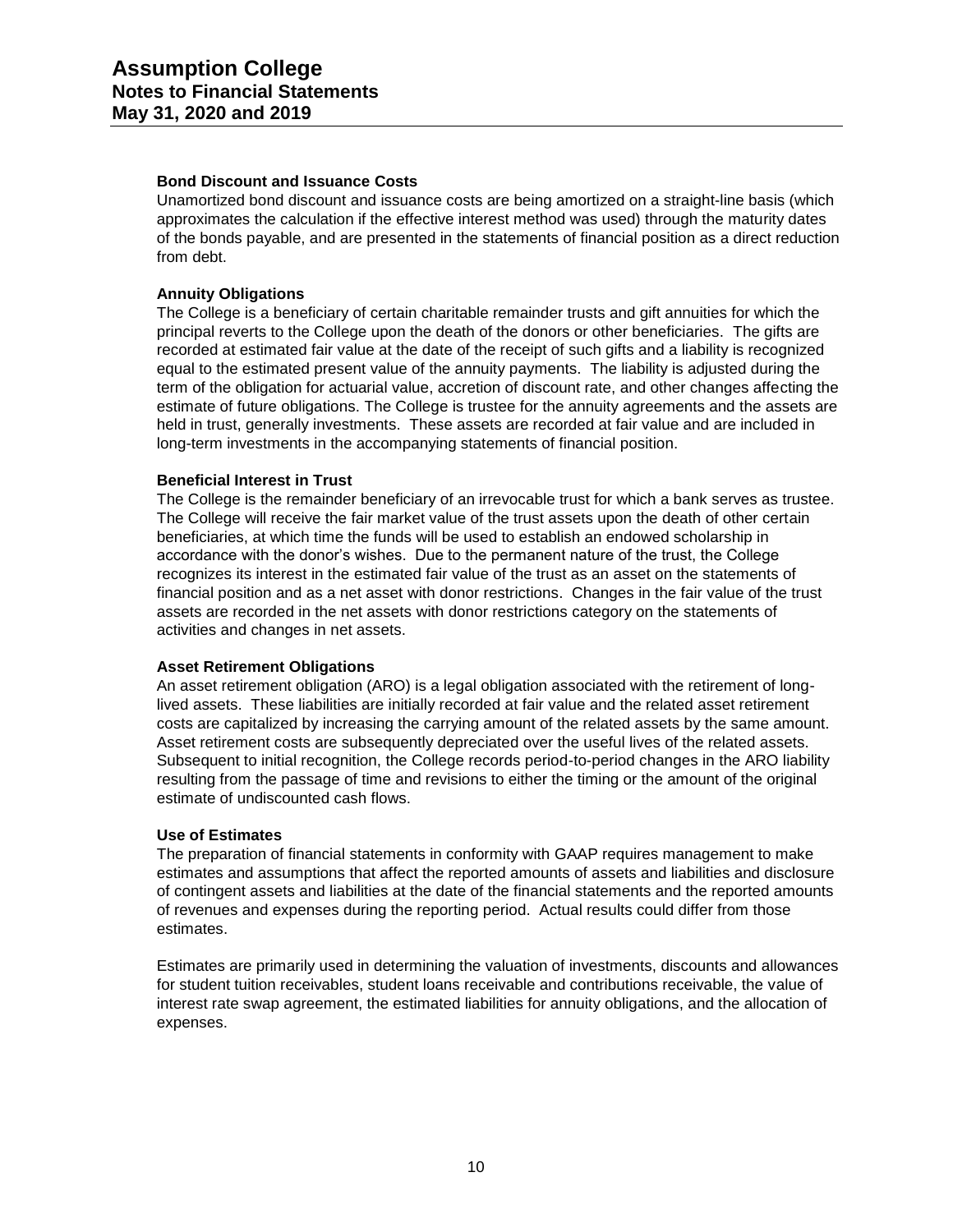#### **Income Taxes**

The Internal Revenue Service has determined that the College qualifies as a tax-exempt, nonprofit organization under Section 501(c) (3) of the Internal Revenue Code. Accordingly, there is no provision for federal or state income taxes.

The College recognizes a tax benefit from an uncertain tax position only if it is more likely than not that the tax position will be sustained on examination by taxing authorities. Management evaluated the College's tax positions and concluded that the College has no material uncertainties in income taxes.

The College is no longer subject to income tax examinations by the U.S. federal, state, or local tax authorities for three years from the filing date.

The College will account for interest and penalties related to uncertain tax positions, if any, as part of tax expense.

#### **Advertising**

The College expenses advertising costs as incurred.

#### **Liquidity**

In order to provide information about liquidity, assets are sequenced according to the timing of their conversion to cash and liabilities according to the nearness of their estimated maturity.

#### **Recently Issued Accounting Pronouncements**

In February 2016, the FASB issued ASU 2016-02, *Leases (Topic 842)*. The guidance in this ASU supersedes the leasing guidance in Topic 840, *Leases*. Under the new guidance, lessees are required to recognize lease assets and lease liabilities on the balance sheet for all leases with terms longer than 12 months. Leases will be classified as either finance or operating, with classification affecting the pattern of expense recognition in the income statement. In June 2020, the FASB issued ASU 2020-05 to postpone the effective date of ASU 2016-02, and the new standard is now effective for fiscal years beginning after December 15, 2021. A modified retrospective transition approach is required for lessees for capital and operating leases existing at, or entered into after, the beginning of the earliest comparative period presented in the financial statements, with certain practical expedients available. The College is currently evaluating the impact of the pending adoption of the new standard on the financial statements.

In August 2018, the FASB issued ASU 2018-13, *Fair Value Measurement (Topic 820): Disclosure Framework – Changes to the Disclosure Requirements for Fair Value Measurement*. This ASU modifies the disclosure requirements for fair value measurement in addition to the removal of disclosures related to transfers between level 1 and level 2 of the fair value hierarchy, the policy for timing of transfers between levels, the valuation process of level 3 fair value measurements, and a roll forward of level 3 investments. Furthermore, entities are no longer required to estimate and disclose the timing of liquidity events for investments measured at fair value. Instead, the requirement to disclose such events applies only when they have been communicated to the reporting entities by the investees or announced publicly. The ASU is effective for all entities for fiscal years, and interim periods within those fiscal years, beginning after December 15, 2019. Early adoption is permitted. The College is currently evaluating the impact of this ASU on the financial statements.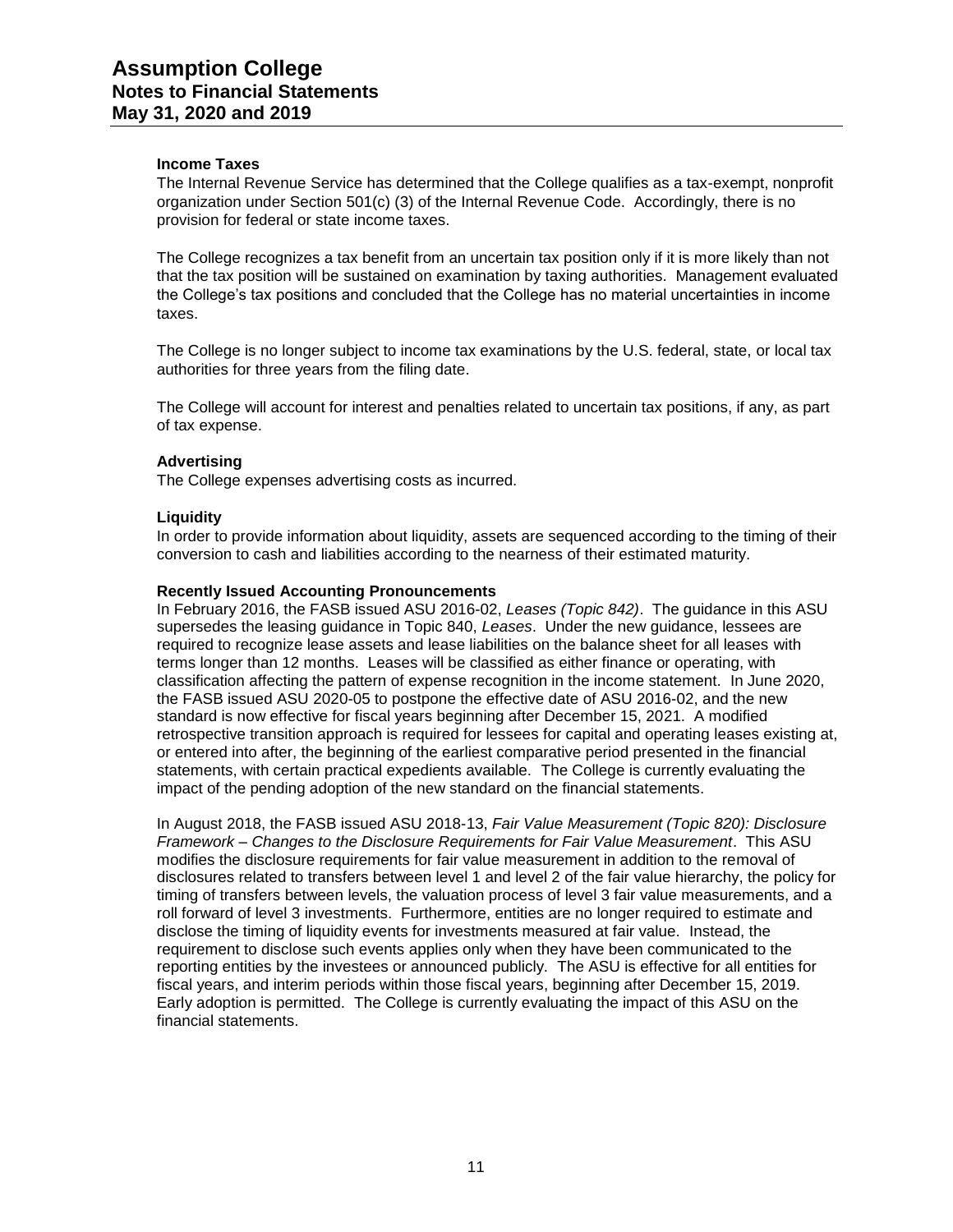In March 2019, the FASB issued ASU 2019-03, *Not-for-Profit Entities (Topic 958): Updating the Definition of Collections*, which modifies the definition of the term collections and requires that a collection-holding entity disclose its policy for the use of proceeds from when collection items are deaccessioned. The ASU is effective for all entities for fiscal years beginning after December 15, 2019, and for interim periods within fiscal years beginning after December 15, 2020. Early adoption is permitted. The College is currently evaluating the impact of this ASU on the financial statements.

#### **Recently Adopted Accounting Pronouncements**

The College adopted ASU 2014-09, *Revenue from Contracts with Customers (Topic 606),* on June 1, 2019, which requires an entity to recognize the amount of revenue to which it expects to be entitled for the transfer of promised goods or services to customers. The effects of the College adopting this standard are disclosed in the revenue recognition section of Note 1.

In June 2018, the FASB issued ASU 2018-08, *Not-for-Profit Entities (Topic 958): Clarifying the Scope and the Accounting Guidance for Contributions Received and Contributions Made*, which clarifies and improves the scope and accounting guidance around contributions of cash and other assets received and made by not-for-profit organizations and business enterprises. The ASU clarifies and improves current guidance about whether a transfer of asset, or the reduction, settlement, or cancellation of liabilities, is a contribution or exchange transaction. It provides criteria for determining whether a resource provider is receiving commensurate value in return for the resources transferred which, depending on the outcome, determines whether the organization follows contribution guidance or exchange transaction guidance in the revenue recognition and other applicable standards. It also provides a more robust framework for determining whether a contribution is conditional or unconditional, and for distinguishing a donor-imposed condition from a donor-imposed restriction. The new ASU does not apply to transfers of assets from governments to businesses. The ASU is effective for fiscal years beginning after December 15, 2018. The College has adopted the provisions of ASU 2018-08 as of May 31, 2020. The adoption of the ASU on a modified prospective basis did not have a material effect on its financial statements.

#### **Coronavirus**

On January 30, 2020, the World Health Organization declared the coronavirus (COVID-19) a "Public Health Emergency of International Concern" and on March 11, 2020, declared COVID-19 a pandemic. The spread of COVID-19, a novel strain of coronavirus, appears to be altering the behavior of businesses and people in a manner that is having negative effects on local, regional, and global economies. During the year ended May 31, 2020, COVID-19 impacted the College in a number of ways, including the transition to remote learning in March 2020, the refund of approximately \$4.5 million of room and board revenue, and the temporary suspension of Rome campus operations. The extent to which COVID-19 will impact operations of the College in the future will depend on subsequent developments, which are highly uncertain and cannot be predicted with confidence, including the duration of the outbreak, new information that may emerge concerning the severity of COVID-19, the actions taken to contain COVID-19 or treat its impact, and the impact of each of these items on the economies and financial markets in the United States of America. In particular, the continued spread of COVID-19 could adversely impact the College's operations, including among others, contributions, grants, and daily operations, and may have a material adverse effect on the financial condition of the College.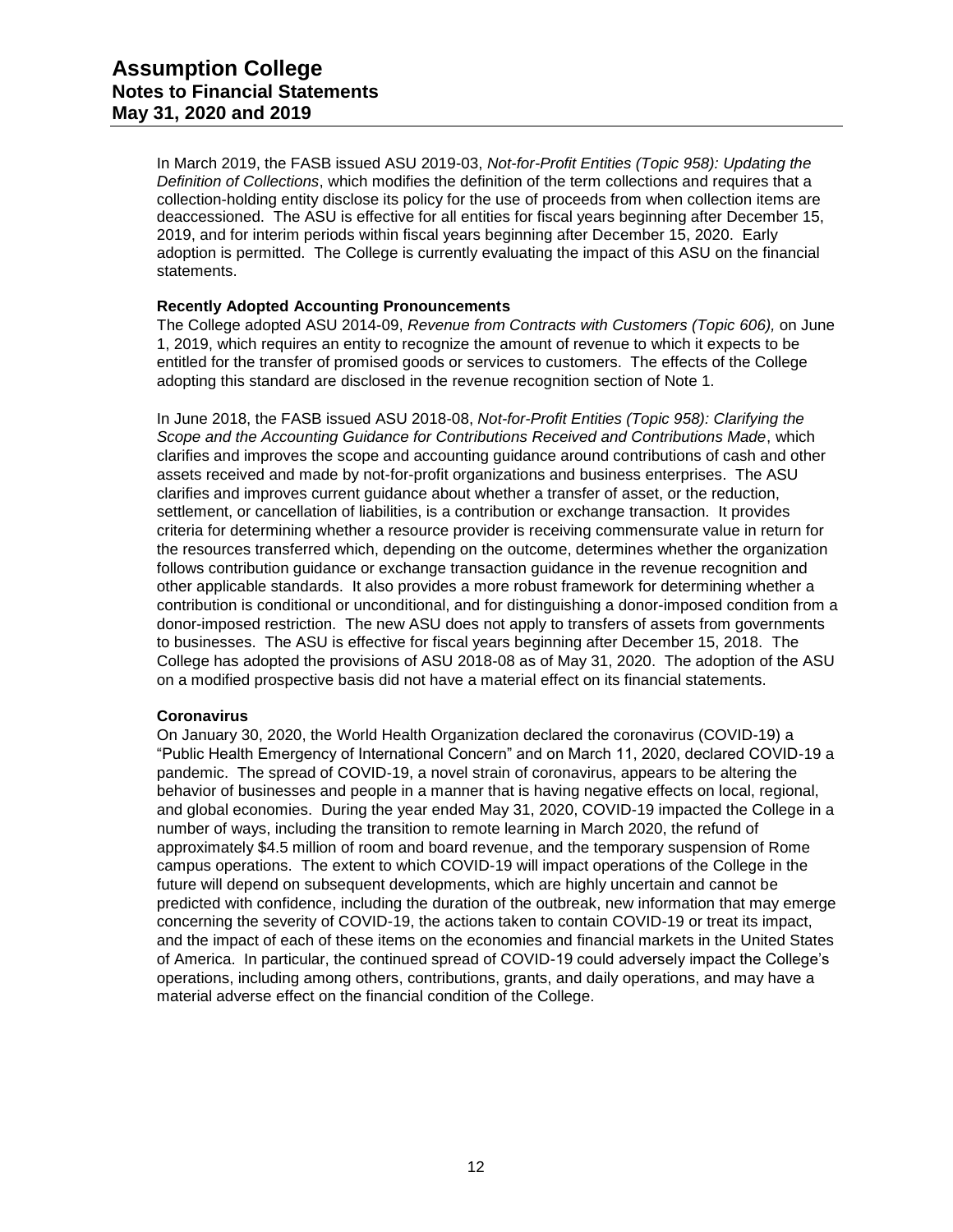## **2. Contributions Receivable**

Contributions receivable consist of the following at May 31:

|                                |   | 2020      |    | 2019       |
|--------------------------------|---|-----------|----|------------|
| Amounts due in:                |   |           |    |            |
| Less than one year             | S | 1,117,418 | \$ | 1,105,061  |
| One to five years              |   | 1,350,273 |    | 1,633,564  |
| More than five years           |   | 3,640,686 |    | 3,058,876  |
| Total contributions receivable |   | 6,108,377 |    | 5,797,501  |
| Less:                          |   |           |    |            |
| Discount to present value      |   | (605,114) |    | (647, 258) |
| Reserve for doubtful accounts  |   | (305,000) |    | (275,000)  |
| Contributions receivable, net  |   | 5,198,263 | S  | 4,875,243  |

As of May 31, 2020, approximately 70% of total contributions receivable were from three donors, and as of May 31, 2019, approximately 62% of total contributions receivable were from two donors.

The discount rates used to calculate the discounted value of contributions receivable as of May 31, 2020 ranged from 0.30% to 2.83%, and the rates as of May 31, 2019 ranged from 1.93% to 2.83%.

#### **3. Long-term Investments**

The College's long-term investments as of May 31 are as follows:

|                             | 2020              | 2019              |
|-----------------------------|-------------------|-------------------|
| Mutual funds:               |                   |                   |
| Domestic                    | 35,428,735<br>\$. | 47,946,701<br>\$. |
| International               | 22.645.298        | 28,312,811        |
| <b>Balanced</b>             | 5,627,473         | 5,186,422         |
| Fixed income                | 21,092,457        | 9,546,696         |
| Equities:                   |                   |                   |
| Domestic                    | 108,719           | 72,044            |
| International               | 1,421,959         | 1,896,982         |
| Inflation hedge fund        |                   | 3,940,642         |
| Limited partnerships        | 13,118,841        | 13,089,995        |
| Total long-term investments | 99.443.482<br>S   | \$109,992,293     |

The College made budgeted appropriations under its spending policy of \$2,705,999 and \$2,558,689 for the years ended May 31, 2020 and 2019, respectively. In addition, the Board voted to appropriate an additional \$2,960,000 and \$2,074,049 from board-designated endowment to fund operations during the years ended May 31, 2020 and 2019, respectively. Therefore, a total of \$5,665,999 and \$4,632,738 was appropriated for the years ended May 31, 2020 and 2019, respectively. Such amounts are included in investment income – nonoperating assets within the College's operating revenues.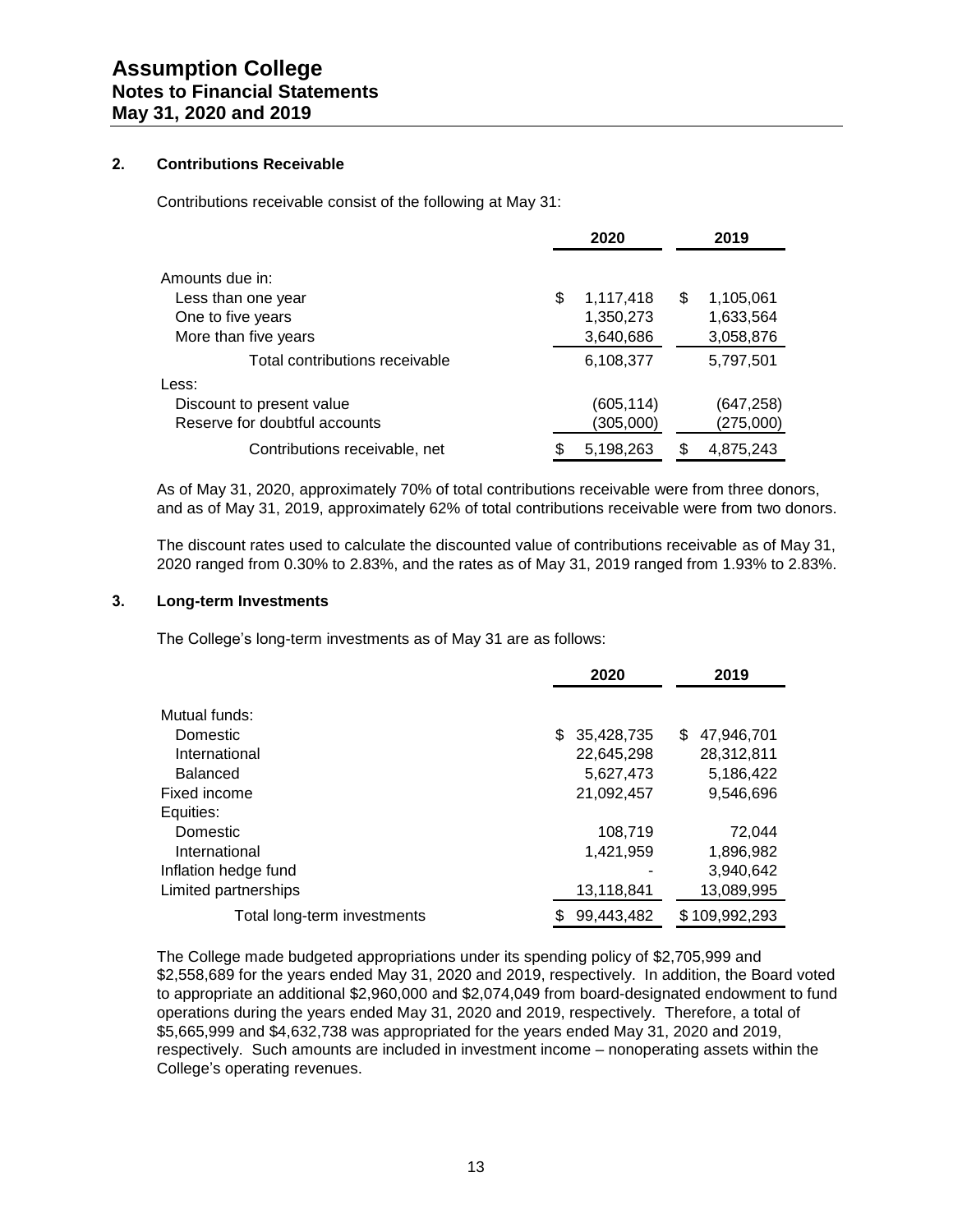### **4. Property, Plant and Equipment**

Property, plant and equipment as of May 31 are as follows:

|                                                | 2020            | 2019            |
|------------------------------------------------|-----------------|-----------------|
|                                                |                 |                 |
| Land                                           | \$<br>2,250,548 | \$<br>2,250,548 |
| Land improvements                              | 9,659,801       | 9,659,801       |
| Buildings and improvements                     | 132,983,085     | 131,935,460     |
| Fine arts                                      | 1,108,996       | 1,108,996       |
| Equipment                                      | 18,585,791      | 18,102,457      |
| Property, plant and equipment, gross           | 164,588,221     | 163,057,262     |
| Less: Accumulated depreciation                 | (74,827,495)    | (70,698,896)    |
|                                                | 89.760.726      | 92,358,366      |
| Construction-in-progress:                      |                 |                 |
| Health Sciences building and parking structure | 12,972,022      | 990.514         |
| Other projects                                 | 111,773         | 44,604          |
| Property, plant and equipment, net             | \$102,844,521   | 93,393,484<br>S |

Depreciation expense for the years ended May 31, 2020 and 2019 amounted to \$4,128,599 and \$4,295,760, respectively.

The College is in the process of constructing a new Health Sciences building and parking structure that are expected to be completed in the fall of 2020 at a cost of \$22.75 million. This project is being funded through a combination of fundraising and investments.

#### **5. Leases**

The College has a lease for a campus in Rome which expires on May 31, 2033 and is accounted for as an operating lease. The future minimum rental commitments under this agreement are approximately as follows:

| Year Ended May 31, |               |
|--------------------|---------------|
| 2021               | \$<br>47,342  |
| 2022               | 47,574        |
| 2023               | 47,807        |
| 2024               | 48,042        |
| 2025               | 48,277        |
| Thereafter         | 394,830       |
|                    | \$<br>633,872 |

Rent expense related to this lease was approximately \$47,000 and \$49,000 for the years ended May 31, 2020 and 2019, respectively.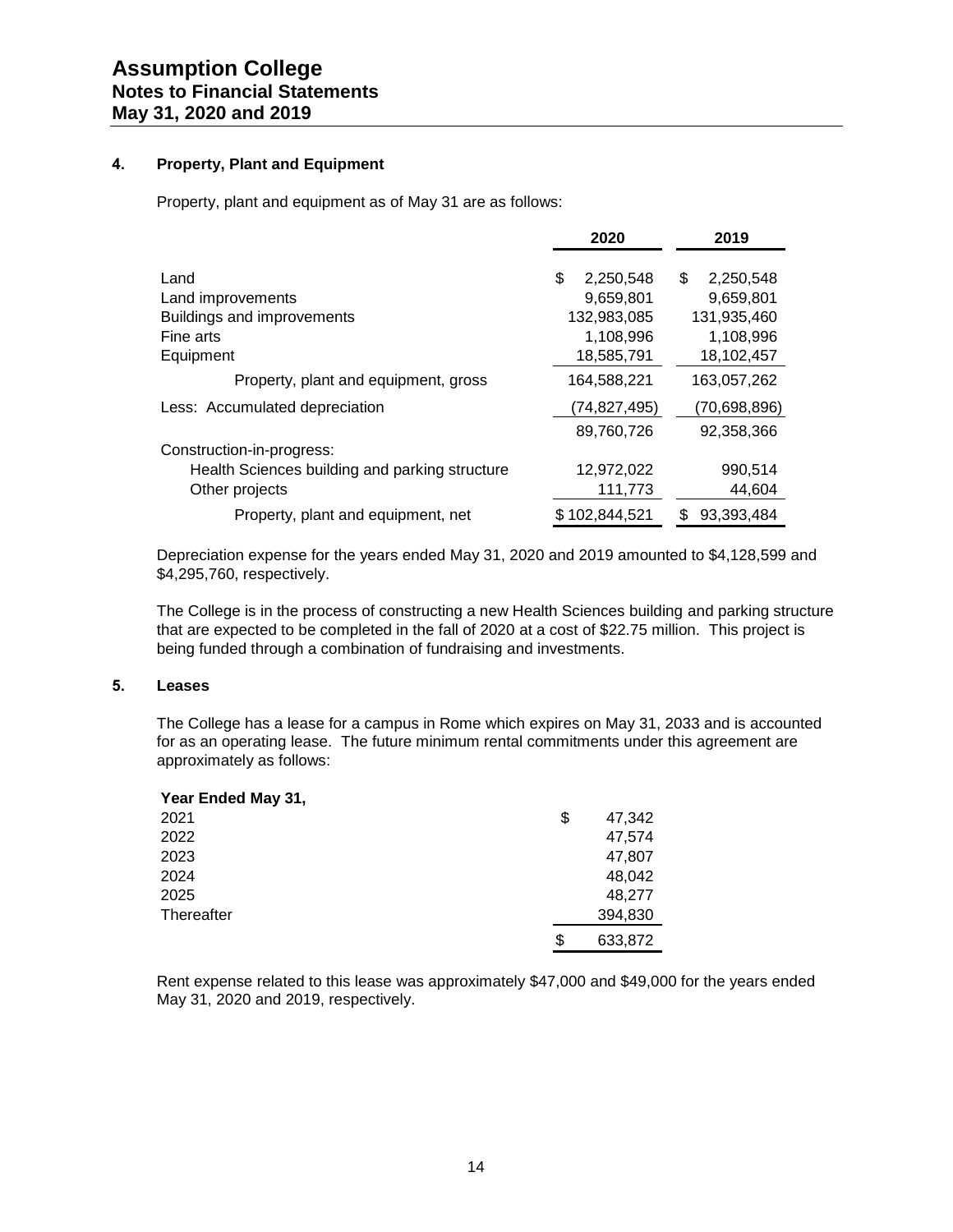#### **6. Debt, net**

#### **Series 2012 Bonds**

In May 2012, the College borrowed \$28,610,000 of Massachusetts Development Finance Agency (MDFA) Revenue Bonds, Assumption College Issue, Series 2012 (the "Series 2012 Bonds") purchased by TD Bank. Proceeds were used to refinance the balance of MDFA Revenue Bonds, Assumption College Issue, Series 2002 debt outstanding. The Series 2012 Bonds bear interest at a variable rate and mature on May 1, 2022. The variable rate at May 31, 2020 and 2019 was 1.1% and 2.7%, respectively. Debt covenants include the maintenance of a debt service coverage ratio and a liquidity ratio. The College was in compliance with the debt covenants as of May 31, 2020. In September 2016, \$16,861,150 of the Series 2016 Bonds were used to partially redeem the Series 2012 Bonds. The total amount outstanding as of May 31, 2020 and 2019 was \$2,543,308 and \$3,828,308, respectively.

## **Series 2013 Bonds**

In June 2013, the College borrowed \$9,720,000 of MDFA Revenue Bonds, Assumption College Issue, Series 2013 (the "Series 2013 Bonds"). Proceeds were used to refinance the balance of MDFA Revenue Bonds, Assumption College Issue, Series 2000A debt outstanding. The Series 2013 Bonds bear interest at various fixed rates ranging from 2.0% to 4.0% per year and mature on March 1, 2030. The total amount outstanding as of May 31, 2020 and 2019 was \$6,225,000 and \$6,755,000, respectively.

#### **Series 2016 Bonds**

In September 2016, the College borrowed an aggregate of \$32,000,000 of MDFA Revenue Bonds, Assumption College Issue, Series 2016 (the "Series 2016 Bonds") in two series, consisting of \$15,000,000 Series 2016A Bonds and \$17,000,000 Series 2016B Bonds. The proceeds from the Series 2016A Bonds were used to fund the construction of a new academic building, while the proceeds from the Series 2016B Bonds were used to redeem a portion of the Series 2012 Bonds and to pay the bond issuance costs. The Series 2016A Bonds bear interest at a fixed rate of 1.69% and mature on March 1, 2046. The Series 2016B Bonds bear interest at a fixed rate of 1.60% and mature on March 1, 2032. Debt covenants include the maintenance of a debt service coverage ratio and a liquidity ratio. The College was in compliance with the debt covenants as of May 31, 2020. The total amount of Series 2016A Bonds outstanding as of May 31, 2020 and 2019 was \$14,250,000 and \$14,475,000, respectively. The total amount of Series 2016B Bonds outstanding as of May 31, 2020 and 2019 was \$17,000,000.

## **Payroll Protection Program Loan**

In April 2020, the College was granted a loan of \$7,500,000 from TD Bank pursuant to the Payroll Protection Program (PPP) under the CARES Act. The loan, which was in the form of a promissory note, matures on April 19, 2022 and bears interest at a fixed rate of 1.0%. Under the terms of the PPP, the loan is forgivable if it is used for qualifying expenses as described in the CARES Act. The unforgiven portion of the loan is payable over two years with a deferral of payments for the first six months. The College intends to use the proceeds from the loan for qualifying expenses. The total amount outstanding as of May 31, 2020 was \$7,500,000.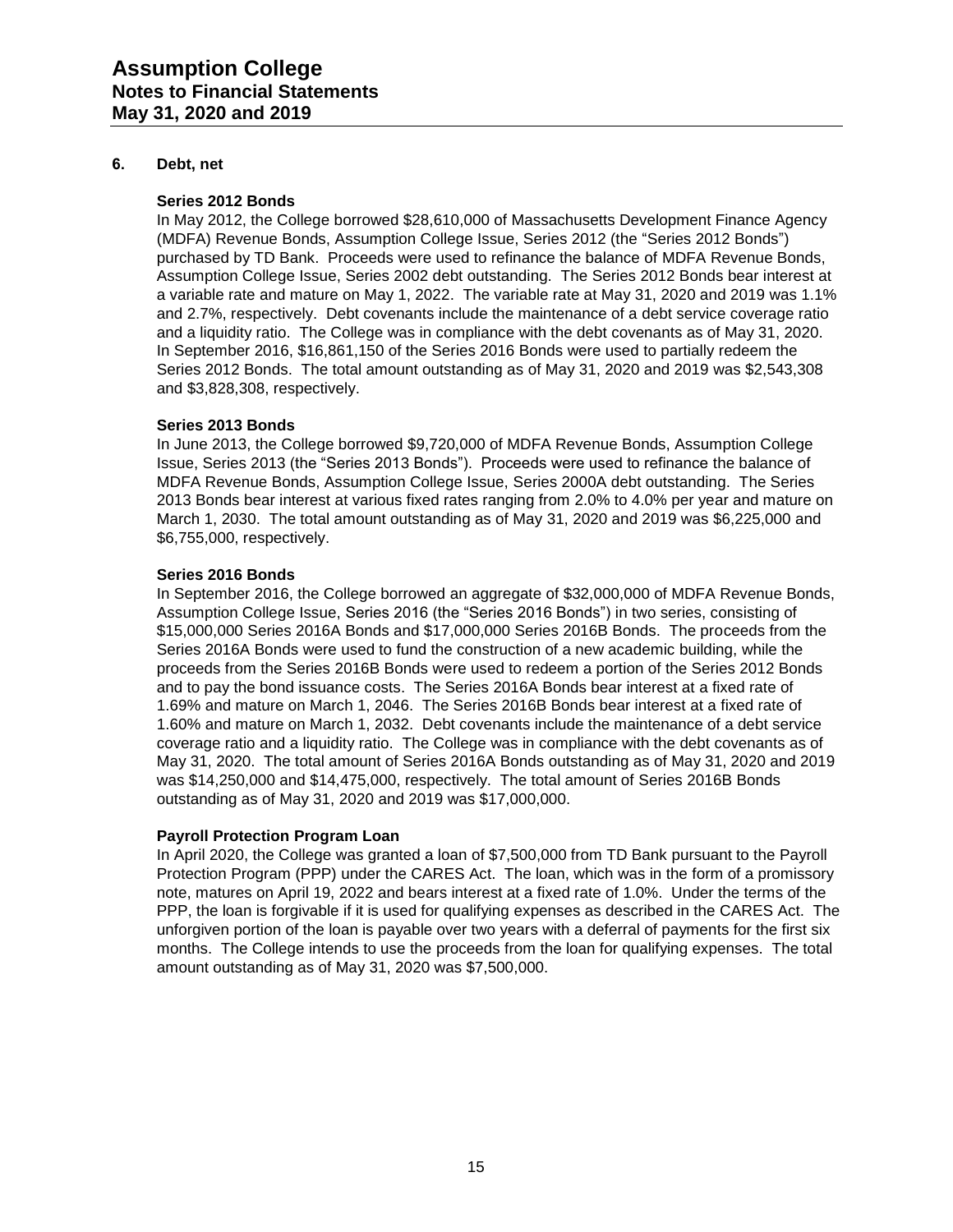Aggregate principal payments due in each of the next five years ending May 31 and thereafter on the Series 2012 Bonds, Series 2013 Bonds, Series 2016 Bonds, and the PPP loan are as follows:

| 2021                            | \$ | 5.041.667  |
|---------------------------------|----|------------|
| 2022                            |    | 6,631,641  |
| 2023                            |    | 2,305,000  |
| 2024                            |    | 2,385,000  |
| 2025                            |    | 2,480,000  |
| Thereafter                      |    | 28,675,000 |
|                                 |    | 47,518,308 |
| Less:                           |    |            |
| Unamortized bond issuance costs |    | (208,791)  |
| Unamortized bond discount       |    | (47, 723)  |
| Total bonds payable             |    | 47,261,794 |
| Capital lease obligations       |    | 11,727     |
| Long-term debt                  | S  | 47,273,521 |

Principal payments are made annually and on various dates throughout the year, in accordance with the respective bond agreements which include provisions for prepayments. The bonds are secured by the College's general obligation pledge.

Total interest expense incurred on indebtedness was \$1,025,798 and \$1,047,568 in 2020 and 2019, respectively.

#### **Interest Rate Swap Agreement**

The College maintains an interest-rate risk-management strategy that uses interest rate swap derivative instruments to minimize significant, unanticipated earnings fluctuations caused by interest-rate volatility. The College's specific goal is to lower (where possible) the cost of its borrowed funds.

In April 2002, the College entered into a variable to fixed interest rate swap agreement to manage interest costs. Under this swap agreement, the College pays a fixed rate of 4.1% and receives various London Interbank Offered Rates (LIBOR) and municipal rates on the notional principal amount. The College's swap agreement at May 31, 2020 and 2019 is as follows:

|           | <b>Original</b><br><b>Notional</b><br>Amount | <b>Notional</b><br>Amount at<br>May 31, 2020 | <b>Fair Value</b><br>at<br>May 31, 2020 | <b>Fair Value</b><br>at<br>May 31, 2019 | <b>Expiration</b><br><b>Date</b> |
|-----------|----------------------------------------------|----------------------------------------------|-----------------------------------------|-----------------------------------------|----------------------------------|
| 2002 Swap | \$11,745,000                                 | \$ 6,340,000                                 | \$.<br>(447, 937)                       | S.<br>(505, 822)                        | February 28, 2022                |

The swap agreement is recorded at its fair value in the statements of financial position with the resulting change in fair value recognized as a nonoperating, noncash expense in the statements of activities and changes in net assets of \$57,885 and \$67,417 for the years ended May 31, 2020 and 2019, respectively. These fair values were determined by counter-party financial institutions and were calculated by discounting the present value of the difference between the contractual swap rate and current market swap rate on May 31, utilizing the notional amount and the remaining terms of the swap agreement.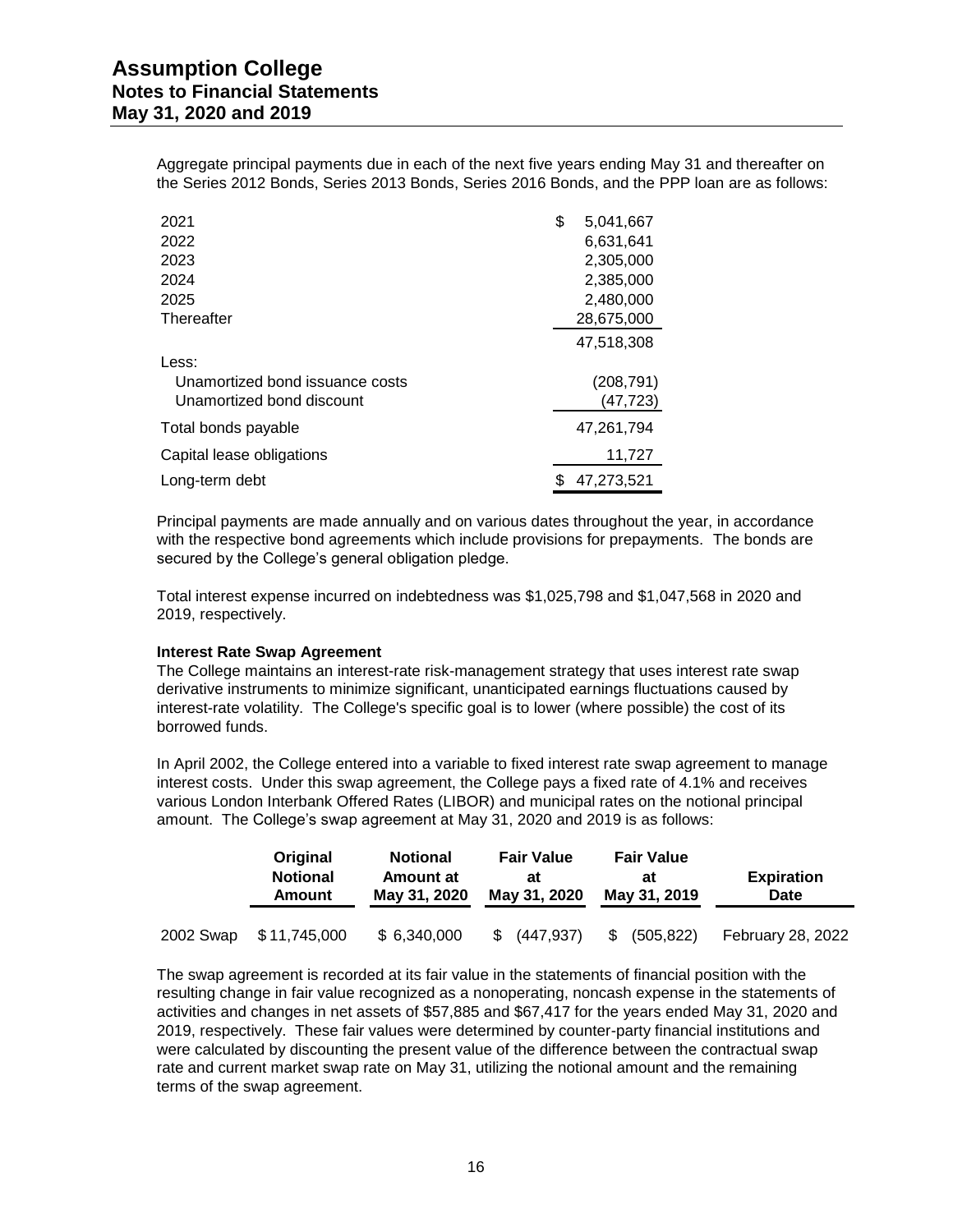The College has the option to terminate the swap agreement with a 30-day written notice. The estimated costs to terminate would approximate the fair value at the date of termination. At the present time, the College has no plans to exercise this option since it would be contrary to its plans to manage interest costs and risks. The counterparty does not have the option to terminate the swap.

## **7. Planned Giving**

Planned giving net assets consisted of the following as of May 31:

|                                     | 2020          |    | 2019      |
|-------------------------------------|---------------|----|-----------|
| Planned giving assets:              |               |    |           |
| Charitable remainder unitrust       | \$<br>768,763 | S  | 772,108   |
| Charitable remainder annuity trusts | 553,805       |    | 553,251   |
| Charitable gift annuities           | 238,831       |    | 225,328   |
| Total planned giving assets         | 1,561,399     |    | 1,550,687 |
| Planned giving liabilities:         |               |    |           |
| Amounts due to beneficiaries        | (591,260)     |    | (604,794) |
| Total planned giving assets, net    | 970,139       | \$ | 945,893   |

Planned giving assets are included in long-term investments and planned giving liabilities are presented as annuity obligations in the accompanying statements of financial position. Amounts due to beneficiaries are discounted at rates ranging from 0.83% to 5.8% at May 31, 2020 and 2019.

#### **8. Student Tuition and Loans Receivable**

Student tuition receivables consisted of the following as of May 31:

|                                  | 2020       |      | 2019       |
|----------------------------------|------------|------|------------|
| Student tuition receivables      | 1.419.444  | - SS | 1.200.187  |
| Allowance for doubtful accounts  | (223, 715) |      | (202, 495) |
| Student tuition receivables, net | 1.195.729  | \$.  | 997.692    |

The College makes uncollateralized loans to students based on financial need. Student loans are funded primarily through Federal government loan programs.

At May 31, student loans consisted of the following:

|                                 |   | 2020      | 2019      |
|---------------------------------|---|-----------|-----------|
| Federal government program      | S | 1,765,380 | 2,203,720 |
| Institutional loans             |   | 67.475    | 82,736    |
| Other loans                     |   | 40,939    | 44,341    |
| Total student loans             |   | 1,873,794 | 2,330,797 |
| Allowance for doubtful accounts |   | (603,548) | (603,548) |
| Student loans receivable, net   |   | 1,270,246 | 1,727,249 |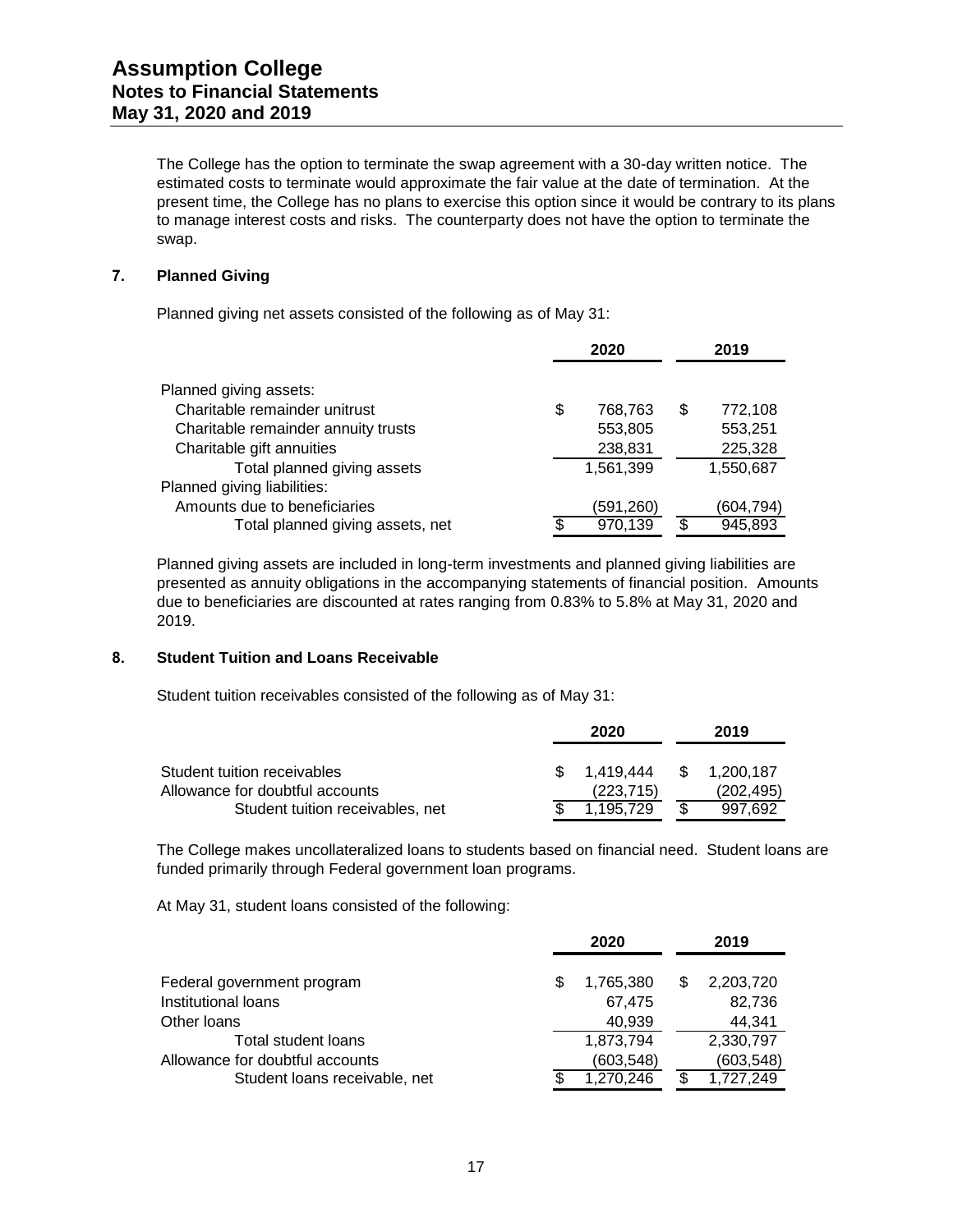The College participates in the Perkins federal revolving loan program. The program expired on September 30, 2017 and the College did not disburse Perkins loans to any new student on or after October 1, 2017, except for subsequent disbursements of loans first disbursed between June 30, 2017 and September 30, 2017. The Federal government has begun the wind-down of the Perkins loan program and will begin collecting the federal share of the Perkins funds over the upcoming fiscal years. The College, accordingly, has a liability to the Federal government at May 31, 2020 and 2019 in the amount of \$2,026,340 and \$2,752,754, respectively.

At May 31, the following amounts were past due under student loan programs:

|                      | 2020         | 2019          |
|----------------------|--------------|---------------|
| 1-60 Days past due   | \$<br>83.664 | \$<br>69,449  |
| 61-90 Days past due  | 38,850       | 62,425        |
| 91-120 Days past due |              | 35,119        |
| 121+ Days past due   | 247.407      | 203,599       |
| Total past due       | 369,921      | \$<br>370,592 |

Performing loans are those which are less than or equal to 120 days past due. Nonperforming loans are those which are greater than 120 days past due. Allowances for doubtful accounts are established based on prior collection experience and current economic factors which, in management's judgment, could influence the ability of loan recipients to repay the amounts per the loan terms. These allowances are based on historical loan defaults and write-offs. Loan balances are written off only when they are deemed to be permanently uncollectible, which generally results in their being assigned to the Federal government.

#### **9. Retirement Plans**

Most of the College's full-time faculty and administrative staff are eligible to participate in defined contribution plans the College offers. The College contributes to these plans for the benefit of all participating employees. Contributions to the retirement plans amounted to \$1,855,736 and \$1,865,193 in 2020 and 2019, respectively.

## **10. Related Party Transactions**

The Augustinians of the Assumption (the "Order") is the founding order of the College. In 1972, with the support of the Order, the College's Board elected its first lay president. Since that time, all of the College's presidents have been lay presidents; however, the Assumptionist presence remains an important, if not essential, part of the College's educational endeavors. To encourage the continued presence of the Assumptionists on campus as professors, administrators and clergy, the College provides financial support to the Order. During the years ended May 31, 2020 and 2019, payments totaling \$585,890 and \$603,204, respectively, were made to the Order. In 2013, the College opened an additional campus in Rome, Italy. The campus is located on land owned by the Order. Lease-related payments for the Rome campus during the years ended May 31, 2020 and 2019 totaling approximately \$47,000 and \$49,000, respectively, were made to the Order.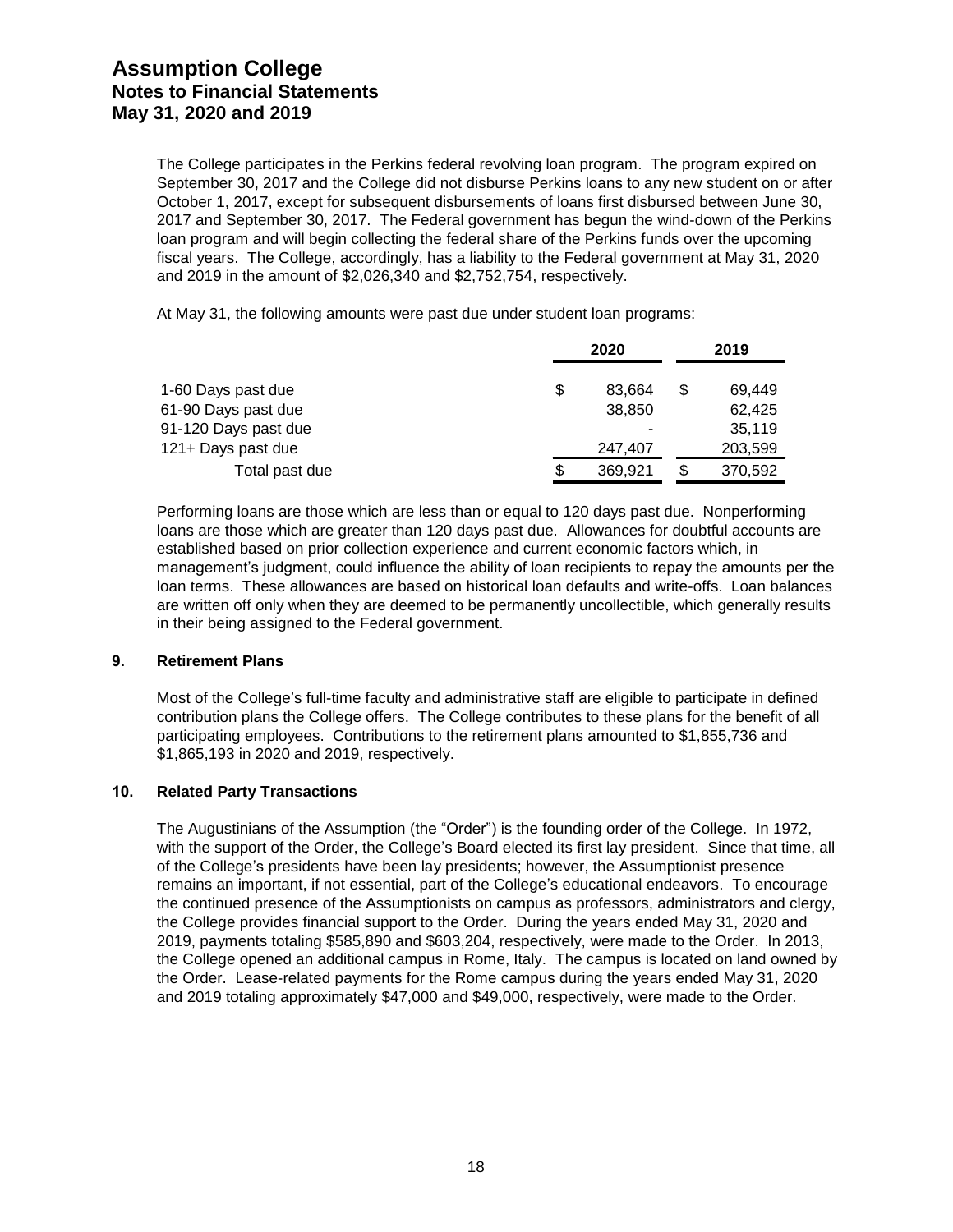The College's health insurance provider employs an individual who is also a member of the College's Board. During the years ended May 31, 2020 and 2019, the College paid \$3,897,736 and \$3,932,310, respectively, to this provider for health insurance costs. The College's general legal services provider employs an individual who was a member of the College's Board during the year ending May 31, 2019, and the College paid \$229,221 to this provider for legal services during that time. The procurement of these health insurance and legal services is performed in accordance with the College's established policies and procedures, and management and the Board report and monitor related party transactions in accordance with a formally adopted Conflict of Interest Policy.

### **11. Fair Value Measurements**

The College records its investments, including alternative investments, at fair value. Fair value is defined as the exchange price that would be received for an asset or paid to transfer a liability (an exit price) in the principal or most advantageous market for the asset or liability in an orderly transaction between market participants on the measurement date.

The College reviews and evaluates values provided by the investment managers and assesses the valuation methods and assumptions used in determining their fair value. Those estimated fair values may differ significantly from the values that would have been used had a ready market for these investments existed and the differences could be material. The College has the ability to liquidate its investments periodically in accordance with the provisions of the respective fund managers.

There is a hierarchy of valuation inputs for assets and liabilities based on the extent to which the inputs are observable in the marketplace.

The following describes the hierarchy of inputs used to measure fair value and the primary valuation methodologies used by the College for financial instruments measured at fair value on a recurring basis.

The three levels of inputs are as follows:

- Level 1 Observable inputs such as quoted prices in active markets.
- Level 2 Inputs other than the quoted prices in active markets, that are observable either directly or indirectly.
- Level 3 Unobservable inputs that are supported by little or no market data, which require the reporting entity to develop its own assumptions. Level 3 also includes beneficial interests in trusts managed by third party trustees.

A financial instrument's categorization within the valuation hierarchy is based upon the lowest level of input that is significant to the fair value measurement.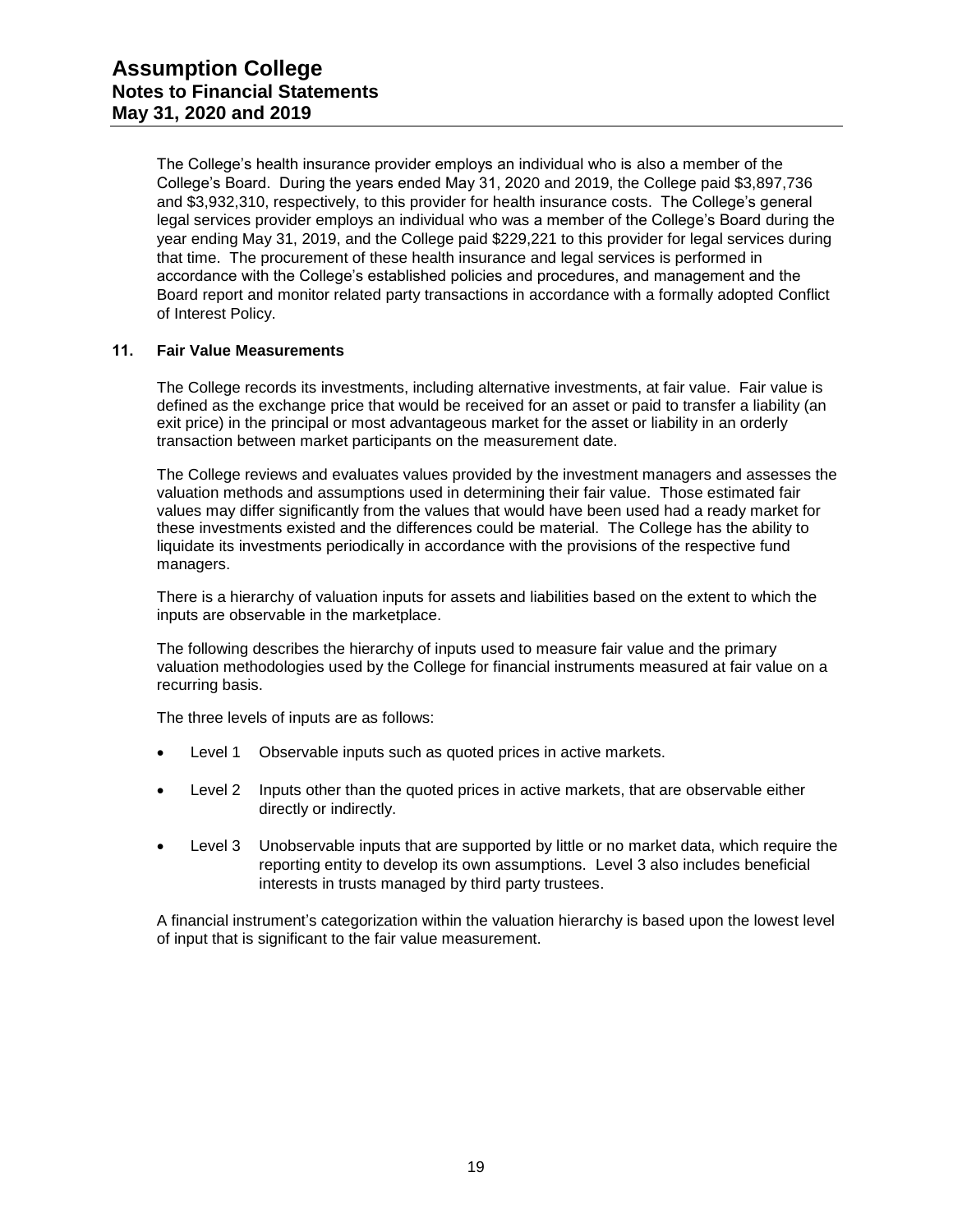|                                 |     |            |    |           | 2020      |                                                     |     |               |
|---------------------------------|-----|------------|----|-----------|-----------|-----------------------------------------------------|-----|---------------|
|                                 |     | Level 1    |    | Level 2   | Level 3   | <b>Investments</b><br><b>Measured at</b><br>NAV (a) |     | Total         |
| Assets at fair value:           |     |            |    |           |           |                                                     |     |               |
| Mutual funds:                   |     |            |    |           |           |                                                     |     |               |
| Domestic                        | \$  | 32,539,671 | \$ |           | \$        | \$<br>2,889,064                                     | \$. | 35,428,735    |
| International                   |     | 22,645,298 |    |           |           |                                                     |     | 22,645,298    |
| Balanced                        |     | 5,627,473  |    |           |           |                                                     |     | 5,627,473     |
| Fixed income                    |     | 26,874,646 |    |           |           | 5,190,273                                           |     | 32,064,919    |
| Equities:                       |     |            |    |           |           |                                                     |     |               |
| Domestic                        |     | 108,719    |    |           |           |                                                     |     | 108,719       |
| International                   |     |            |    |           |           | 1,421,959                                           |     | 1,421,959     |
| Limited partnerships            |     |            |    |           |           | 13,118,841                                          |     | 13,118,841    |
| Total investments               |     | 87,795,807 |    |           |           | 22,620,137                                          |     | 110,415,944   |
| Beneficial interest in trust    |     |            |    |           | 1,466,635 |                                                     |     | 1,466,635     |
| Total assets at fair value      | \$. | 87,795,807 | \$ |           | 1,466,635 | \$<br>22,620,137                                    |     | \$111,882,579 |
| Liabilities at fair value:      |     |            |    |           |           |                                                     |     |               |
| Annuity obligations             | \$  |            | S  | 591,260   | \$        | \$                                                  |     | 591,260       |
| Interest rate swap agreement    |     |            |    | 447,937   |           |                                                     |     | 447,937       |
| Total liabilities at fair value | \$  |            | \$ | 1,039,197 | \$        | \$                                                  | S   | 1,039,197     |

The following tables present the financial instruments carried at fair value as of May 31:

(a) Certain investments that are measured at fair value using the NAV per share (or its equivalent) practical expedient have not been classified within the fair value hierarchy. The fair value amounts presented in the above table are reported for the purpose of reconciling the fair value hierarchy to the investment amounts presented in the statement of financial position.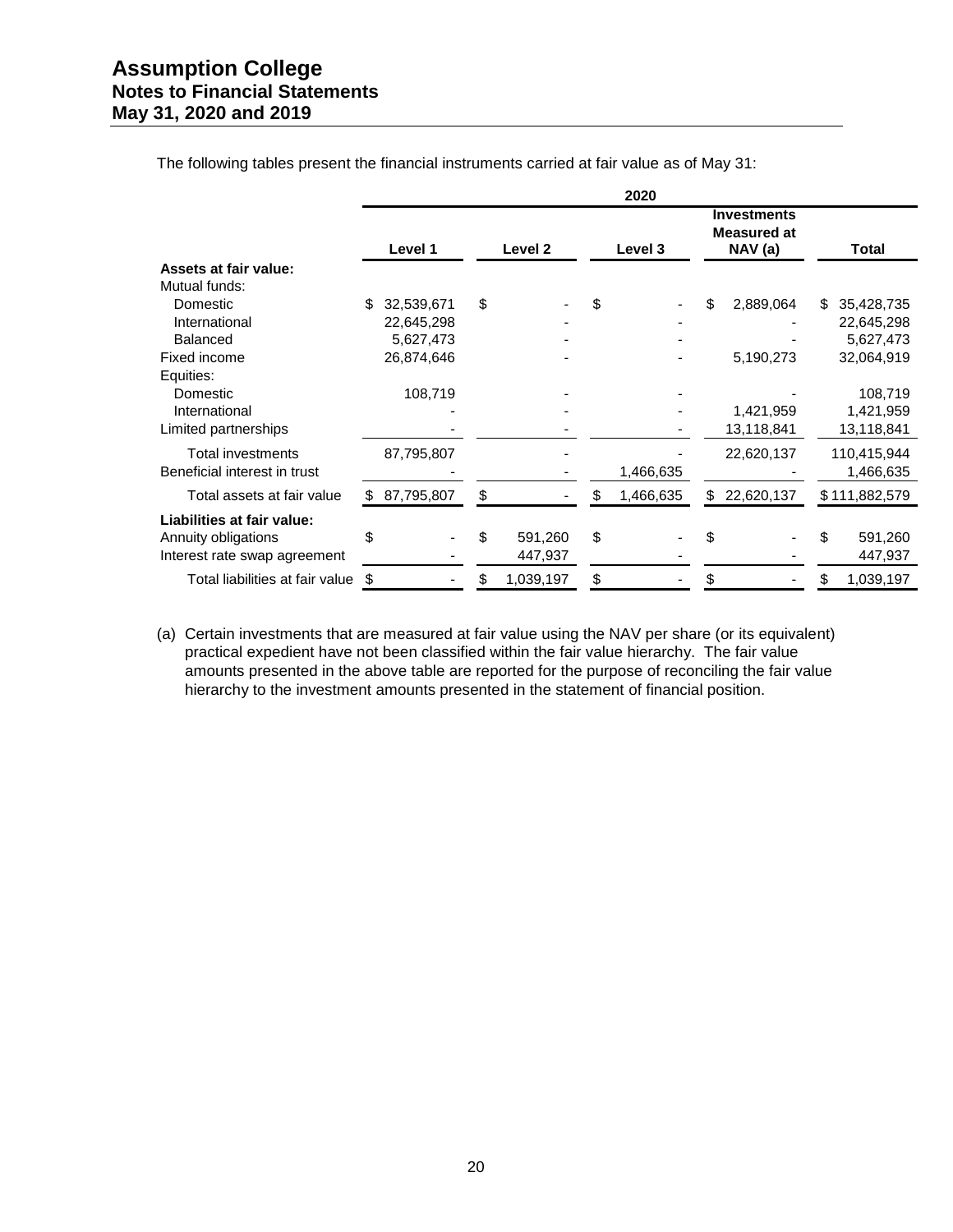# **Assumption College Notes to Financial Statements May 31, 2020 and 2019**

|                                 |    |            |    |           | 2019(a)         |                                                     |     |               |
|---------------------------------|----|------------|----|-----------|-----------------|-----------------------------------------------------|-----|---------------|
|                                 |    | Level 1    |    | Level 2   | Level 3         | <b>Investments</b><br><b>Measured at</b><br>NAV (b) |     | Total         |
| Assets at fair value:           |    |            |    |           |                 |                                                     |     |               |
| Mutual funds:                   |    |            |    |           |                 |                                                     |     |               |
| Domestic                        | \$ | 30,613,327 | \$ |           | \$              | \$<br>17,333,374                                    | \$. | 47,946,701    |
| International                   |    | 28,312,811 |    |           |                 |                                                     |     | 28,312,811    |
| <b>Balanced</b>                 |    | 5,186,422  |    |           |                 |                                                     |     | 5,186,422     |
| Fixed income                    |    | 10,242,176 |    |           |                 | 3,823,446                                           |     | 14,065,622    |
| Equities:                       |    |            |    |           |                 |                                                     |     |               |
| Domestic                        |    | 74,493     |    |           |                 |                                                     |     | 74,493        |
| International                   |    |            |    |           |                 | 1,896,982                                           |     | 1,896,982     |
| Inflation hedge fund            |    |            |    |           |                 | 3,940,642                                           |     | 3,940,642     |
| Limited partnerships            |    |            |    |           |                 | 13,089,995                                          |     | 13,089,995    |
| Total investments               |    | 74,429,229 |    |           |                 | 40,084,439                                          |     | 114,513,668   |
| Beneficial interest in trust    |    |            |    |           | 1,399,331       |                                                     |     | 1,399,331     |
| Total assets at fair value      | S. | 74,429,229 | \$ |           | \$<br>1,399,331 | \$<br>40,084,439                                    |     | \$115,912,999 |
| Liabilities at fair value:      |    |            |    |           |                 |                                                     |     |               |
| Annuity obligations             | \$ |            | S  | 604,794   | \$              | \$                                                  | S   | 604,794       |
| Interest rate swap agreement    |    |            |    | 505,822   |                 |                                                     |     | 505,822       |
| Total liabilities at fair value | \$ |            | \$ | 1,110,616 | \$              | \$                                                  |     | 1,110,616     |

- (a) Excluded from the 2019 table are certificates of deposit in the amount of \$7,767,331 at May 31, 2019, which are included in short-term investments on the statement of financial position.
- (b) Certain investments that are measured at fair value using the NAV per share (or its equivalent) practical expedient have not been classified within the fair value hierarchy. The fair value amounts presented in the above table are reported for the purpose of reconciling the fair value hierarchy to the investment amounts presented in the statement of financial position.

The changes in assets measured at fair value for which the College has used Level 3 inputs to determine fair value are as follows:

|                                                                               | <b>Beneficial Interest</b><br>in Trust |                      |  |  |  |
|-------------------------------------------------------------------------------|----------------------------------------|----------------------|--|--|--|
| Balance as of June 1, 2018<br>Change in value of beneficial interest in trust | S                                      | 1,408,098<br>(8,767) |  |  |  |
| Balance as of May 31, 2019                                                    |                                        | 1,399,331            |  |  |  |
| Change in value of beneficial interest in trust                               |                                        | 67,304               |  |  |  |
| Balance as of May 31, 2020                                                    | \$                                     | 1,466,635            |  |  |  |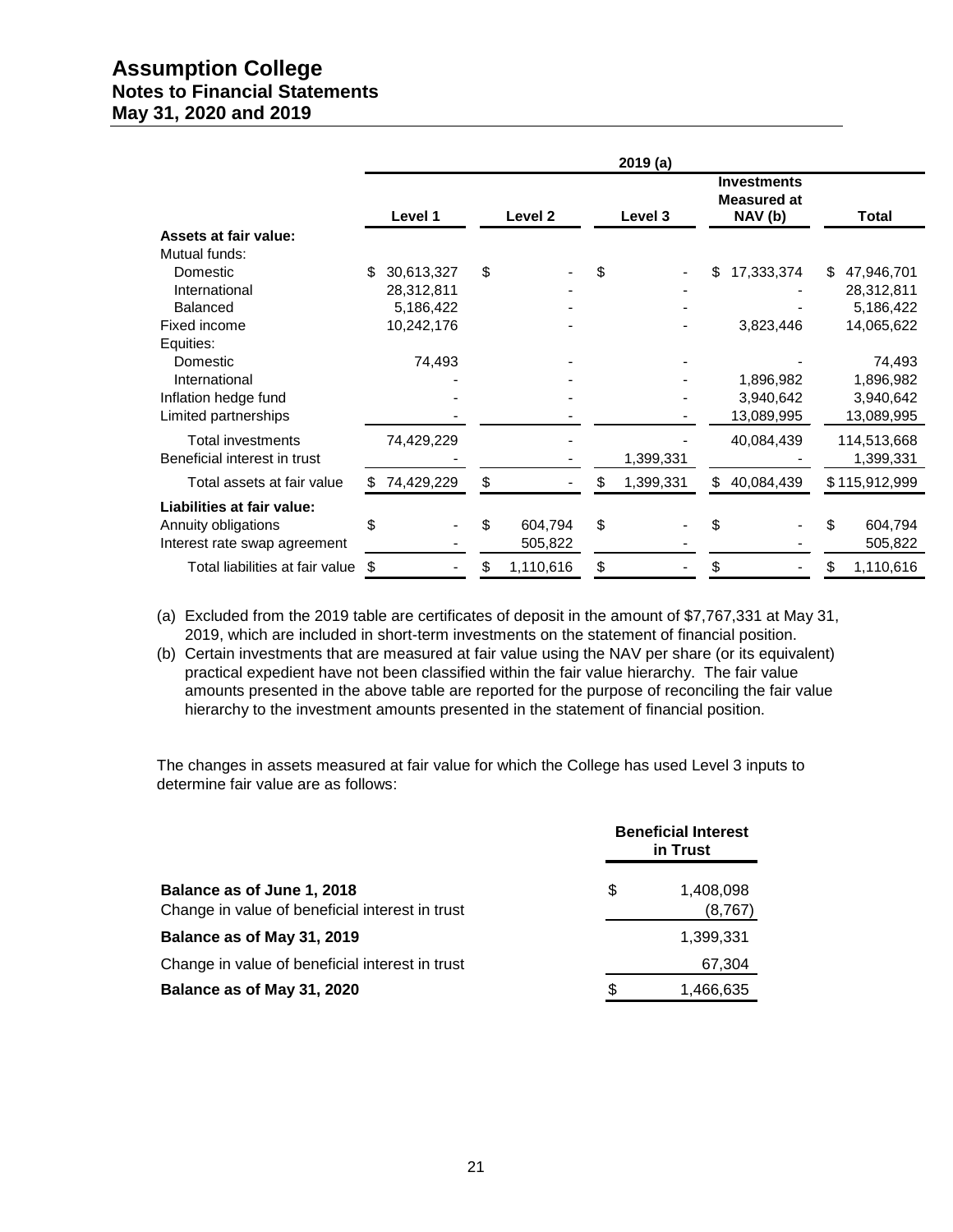The following table presents quantitative information about Level 3 fair value measurements as of May 31:

|                                        | 2020              | 2019                   | Valuation                                            | Unobservable  | Range of       |
|----------------------------------------|-------------------|------------------------|------------------------------------------------------|---------------|----------------|
|                                        | <b>Fair Value</b> | <b>Fair Value</b>      | <b>Technique</b>                                     | <b>Inputs</b> | <b>Inputs</b>  |
| <b>Beneficial interest</b><br>in trust |                   | 1,466,635 \$ 1,399,331 | Market approach<br>based on underlying<br>securities | None          | Not applicable |

The assets held in trust are managed by an independent third party trustee, and the College has no authority over investment decisions. Thus, the trust assets are classified as Level 3 within the fair value hierarchy levels.

There were no transfers between fair value hierarchy levels during the years ended May 31, 2020 and 2019.

The redemption terms for those investments valued at NAV consisted of the following as of May 31:

|                              |   | 2020          |                           |                             |                                                     |  |  |  |  |  |
|------------------------------|---|---------------|---------------------------|-----------------------------|-----------------------------------------------------|--|--|--|--|--|
| <b>Asset Class</b>           |   | Fair<br>Value | <b>Number</b><br>of Funds | <b>Redemption</b><br>Terms  | <b>Redemption</b><br><b>Notice</b><br><b>Period</b> |  |  |  |  |  |
| Mutual funds - domestic (a)  | S | 2,889,064     | 1                         | monthly                     | 1-30 days                                           |  |  |  |  |  |
| Fixed income (b)             |   | 5,190,273     | 1                         | daily                       | 2 days                                              |  |  |  |  |  |
| Equities - international (c) |   | 1,421,959     |                           | monthly                     | 2 days                                              |  |  |  |  |  |
| Limited partnerships (d)     |   | 13,118,841    | 3                         | monthly, quarterly, 5 years | 1 day                                               |  |  |  |  |  |
|                              |   | 22,620,137    |                           |                             |                                                     |  |  |  |  |  |

(a) Earn long-term capital from a broadly diversified portfolio of primarily U.S. stocks

(b) Earn long-term capital from a broadly diversified portfolio of U.S. centric fixed income holdings, while keeping capital preservation in mind

(c) Earn long-term capital from a broadly diversified portfolio of primarily emerging market equities

(d) Identify quality companies with potential for above-average rates of profitability that sell at a discount relative to their underlying value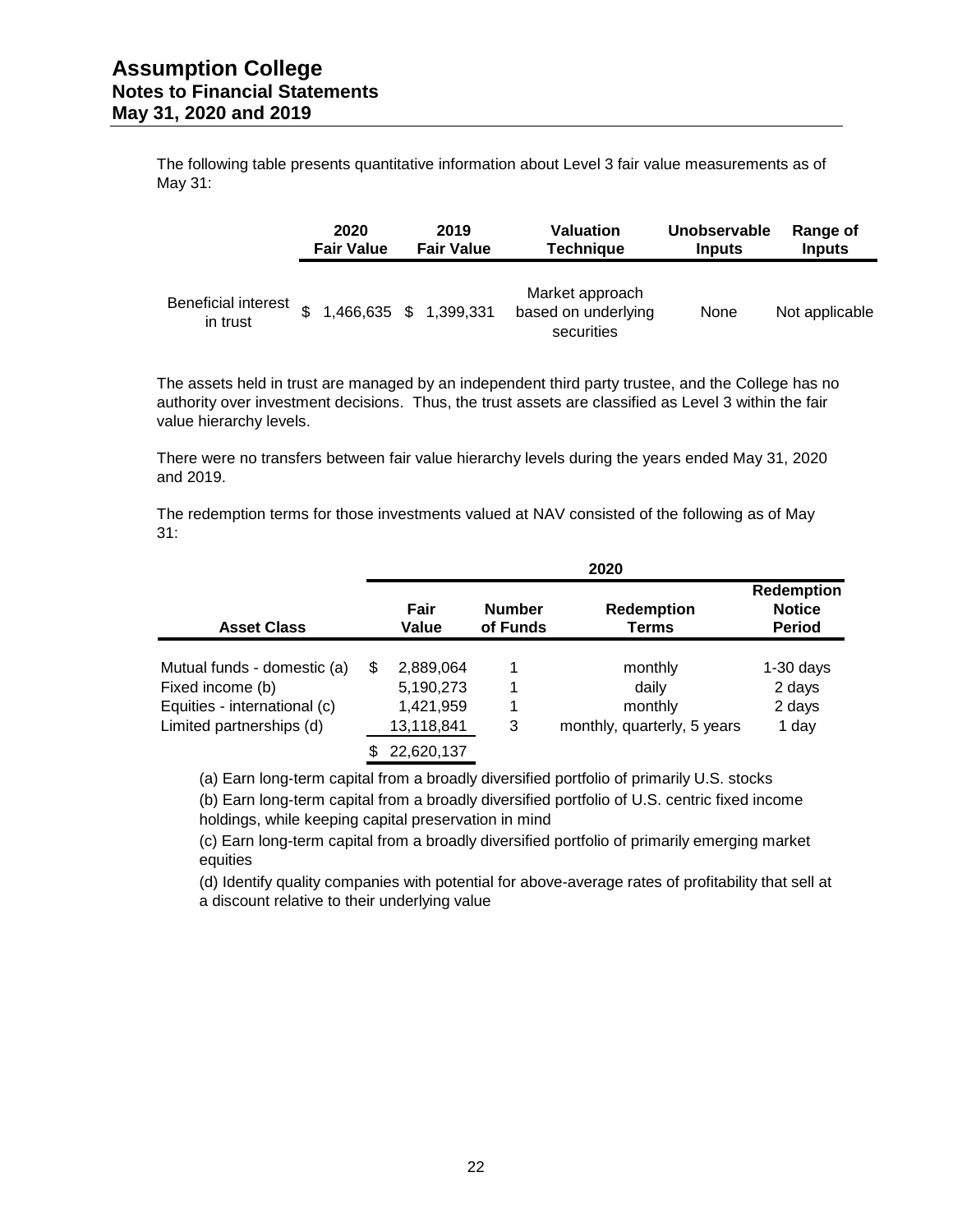# **Assumption College Notes to Financial Statements May 31, 2020 and 2019**

|                              | 2019 |               |                           |                                   |                                              |  |  |  |
|------------------------------|------|---------------|---------------------------|-----------------------------------|----------------------------------------------|--|--|--|
| <b>Asset Class</b>           |      | Fair<br>Value | <b>Number</b><br>of Funds | <b>Redemption</b><br><b>Terms</b> | Redemption<br><b>Notice</b><br><b>Period</b> |  |  |  |
| Mutual funds - domestic (a)  | S    | 17,333,374    | 2                         | monthly                           | $1-30$ days                                  |  |  |  |
| Fixed income (b)             |      | 3,823,446     | 1                         | daily                             | 2 days                                       |  |  |  |
| Equities - international (c) |      | 1,896,982     | 1                         | monthly                           | 2 days                                       |  |  |  |
| Inflation hedge fund (d)     |      | 3,940,642     | 1                         | monthly                           | $1-90$ days                                  |  |  |  |
| Limited partnerships (e)     |      | 13,089,995    | 3                         | monthly, quarterly, 5 years       | 1 day                                        |  |  |  |
|                              |      | 40,084,439    |                           |                                   |                                              |  |  |  |

(a) Earn long-term capital from a broadly diversified portfolio of primarily U.S. stocks

(b) Earn long-term capital from a broadly diversified portfolio of U.S. centric fixed income holdings, while keeping capital preservation in mind

(c) Earn long-term capital from a broadly diversified portfolio of primarily emerging market equities

(d) Provide strong relative performance versus broad equity and fixed income markets during rising inflation environments

(e) Identify quality companies with potential for above-average rates of profitability that sell at a discount relative to their underlying value

In January 2014, the College entered into a limited partnership with a commitment to invest \$4,500,000. The College had unfunded commitments of \$578,250 and \$684,000 to this limited partnership at May 31, 2020 and 2019, respectively. In January 2016, the College entered into a second limited partnership with a commitment to invest \$1,282,139. The College had unfunded commitments of \$208,297 to this limited partnership at May 31, 2020 and 2019.

Interest rate swaps are valued using both observable and unobservable inputs, such as quotations received from the counterparty, dealers or brokers, whenever available and considered reliable. In instances where models are used, the value of the interest rate swap depends upon the contractual terms of, and specific risks inherent in, the instrument as well as the availability and reliability of observable inputs. Such inputs include market prices for reference securities, yield curves, credit curves, measures of volatility, prepayment rates, assumptions for nonperformance risk, and correlations of such inputs. The College's interest rate swap agreement has inputs which can generally be corroborated by market data and is therefore classified within Level 2.

The methods described above may produce a fair value calculation that may not be indicative of net realized value or reflective of future fair values. Furthermore, while the College believes its valuation methods are appropriate and consistent with other market participants, the use of different methodologies or assumptions to determine the fair value of certain financial instruments could result in a different estimate of fair value at the reporting date.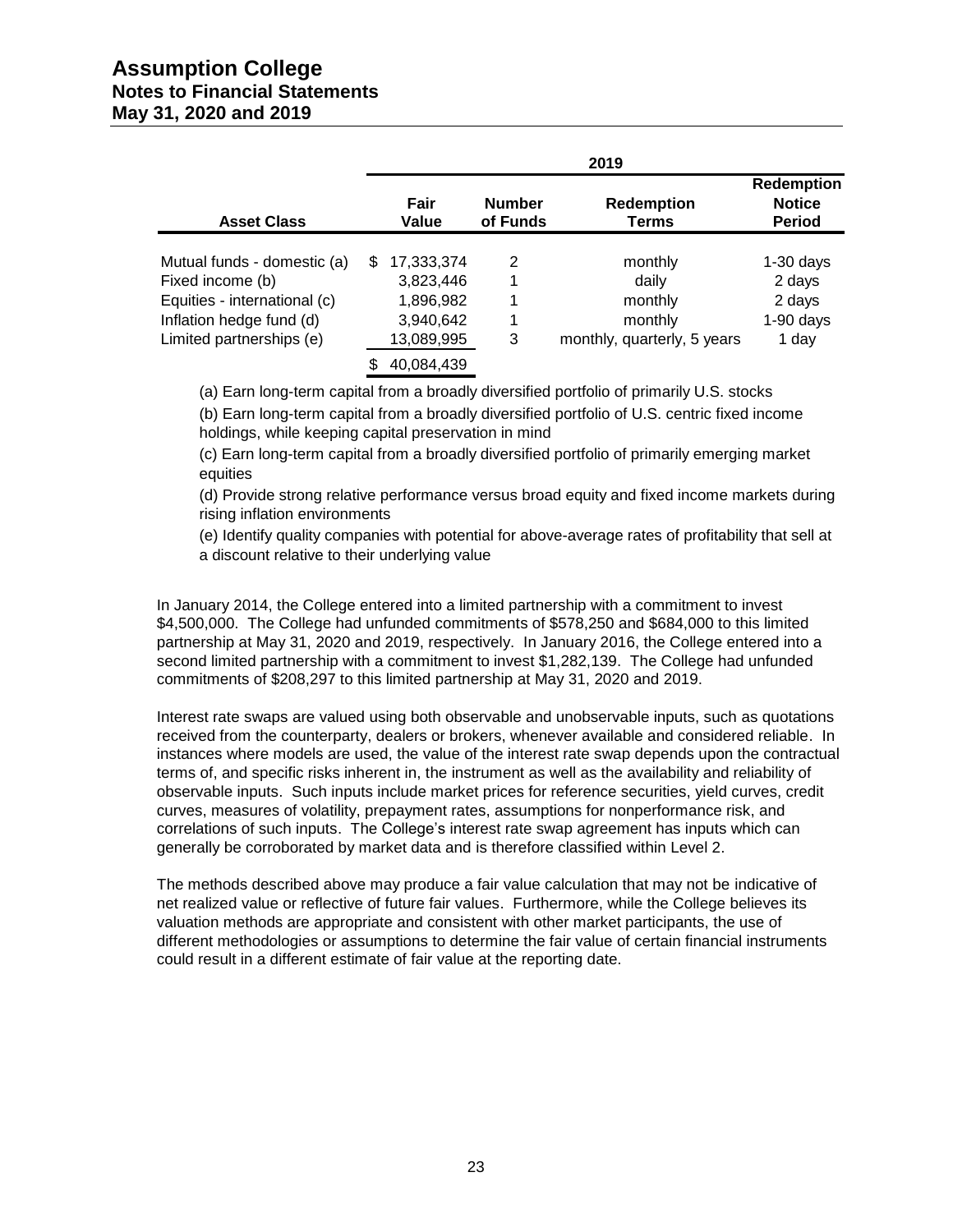#### **12. Endowment Disclosures**

The College endowment funds consist of approximately 190 individual accounts established for a variety of purposes. The endowment consists of donor-restricted endowment funds and funds designated by the Board to function as endowments. Net assets associated with endowment funds, including funds designated by the Board to function as endowments, are classified and reported based on the existence or absence of donor-imposed restrictions.

Massachusetts adopted a version of the Uniform Prudent Management of Institutional Funds Act (UPMIFA). UPMIFA is a model act that provides rules of construction concerning the investment, use and modification of funds held by operating charitable organizations, including endowment funds. The standard does provide guidance on the net asset classification of donor-restricted endowment funds for a not-for-profit organization that is subject to UPMIFA and also requires additional disclosures about an organization's endowment funds related to net asset classifications, net asset composition, changes in net asset composition, and spending and investment policies.

The Board has interpreted UPMIFA as requiring the preservation of the purchasing power of the original gift as of the gift date of the donor-restricted endowment funds absent explicit donor stipulations to the contrary. As a result of this interpretation, the College classifies as donorrestricted net assets (a) the original value of gifts donated to the endowment, (b) the original value of subsequent gifts to the endowment, and (c) accumulations to the endowment made in accordance with the direction of the applicable donor gift instrument at the time the accumulation is added to the fund.

From time to time, the fair value of assets associated with individual donor-restricted endowment funds may fall below the level that the donor or UPMIFA requires the College to retain as a fund of perpetual duration. At May 31, 2020 and 2019, there were no underwater funds of this nature. Although MA UPMIFA authorizes the expenditure of underwater endowments where such expenditure is prudent, the College has adopted a policy to not spend from underwater endowments.

In accordance with UPMIFA, the College considers the following factors in making a determination to appropriate or accumulate donor-restricted funds:

- 1. The duration and preservation of the fund
- 2. The purpose of the College and the donor-restricted endowment fund
- 3. General economic conditions
- 4. The possible effect of inflation and deflation
- 5. The expected total return from income and the appreciation of investments
- 6. Other resources of the College
- 7. Investment policies of the College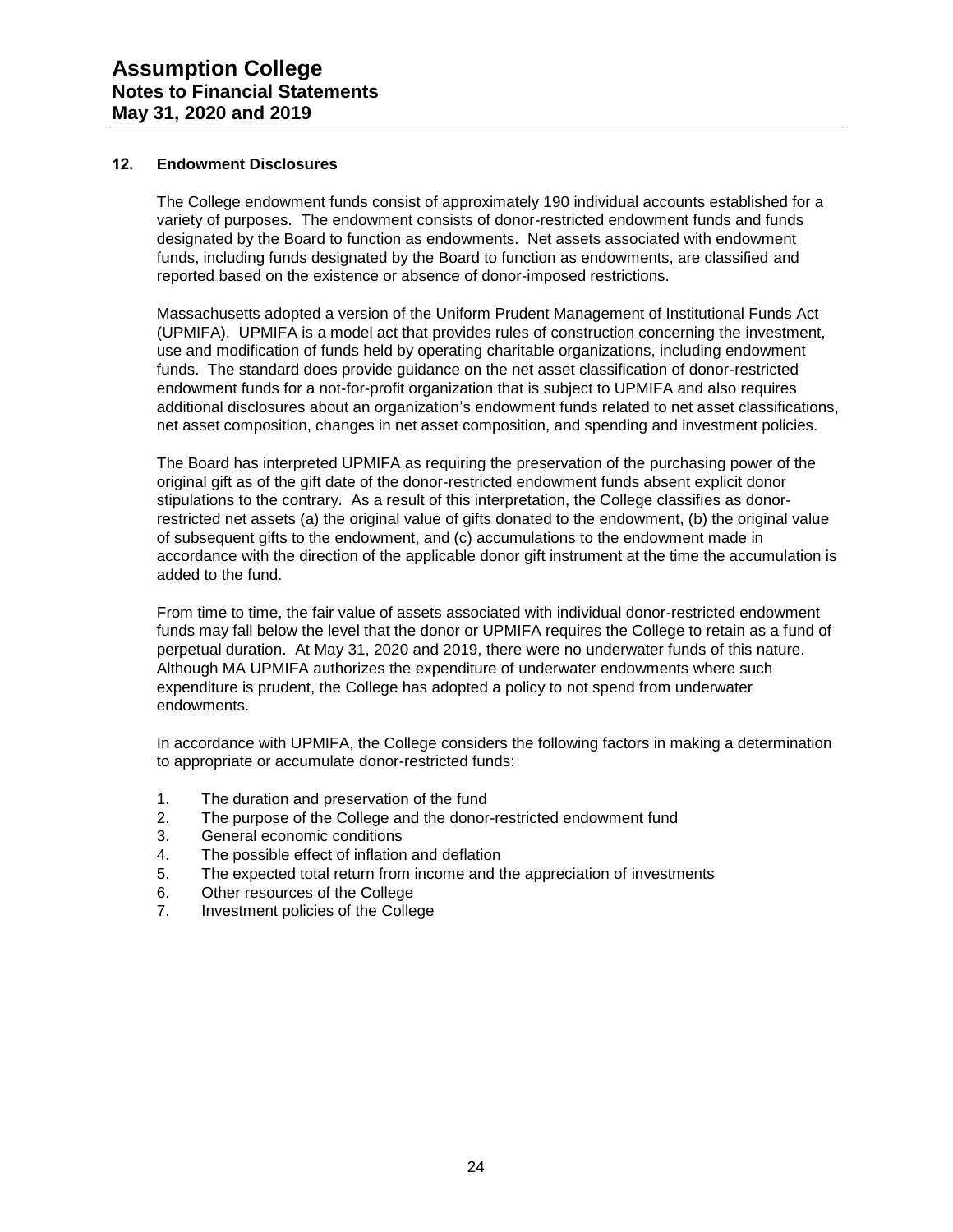#### **Investment Objective**

The endowment's assets shall be invested in accordance with sound investment practices that emphasize long-term investment fundamentals. In establishing the investment objectives of the endowment, the Trustees have taken into account the financial needs and circumstances of the College, the time horizon available for investment, the nature of the endowment's cash flows and liabilities, and other factors that affect their risk tolerance. Consistent with this, the Trustees have determined that the investment of these assets shall be guided by the following underlying goals:

- To achieve a positive rate of return over the long term that would contribute to the cash flow needs of the organization for on-going operations, special initiatives and capital projects in support of the endowment;
- To provide for asset growth at a rate in excess of the rate of inflation, net of expenses and spending;
- To diversify the assets in order to reduce the risk of wide swings in market value from year-toyear, or of incurring large losses that could occur from concentrated positions;
- To achieve investment results over the long term that compare favorably with those of other endowments and foundations, professionally managed portfolios and of appropriate market indexes.

#### **Spending Policy**

Spending policy is the implementation of an approach that assists the Board in determining future distributions from the endowment. The spending decision is important because of its impact on income and future asset value. The spending policy is controlled by the Investment Committee of the Board, which has a fiduciary responsibility to ensure that the College's funds are prudently managed.

The specific spending policy of the College's endowment starts with the prior year's spending and adjusts for the change in the consumer price index subject to a band with the floor at 3.75% and the ceiling at 5.25% of the trailing 20 quarter average value of the endowment. The purpose is to ensure a stable and predictable level of endowment support to the operating budget.

The College has interpreted relevant state law as generally permitting the spending of income and gains on endowment funds restricted in perpetuity over a stipulated period of time. State law allows the Board to appropriate a specified percentage of the income and appreciation earned on the endowment as is prudent considering the College's long and short-term needs, present and anticipated financial requirements, expected total return on its investments, price level trends and general economic conditions. Under the College's spending policy, cumulative appreciation (including interest and dividends) in an amount up to 5.25% of the average market value of qualifying endowment funds restricted in perpetuity at the end of the previous 20 quarters may be appropriated.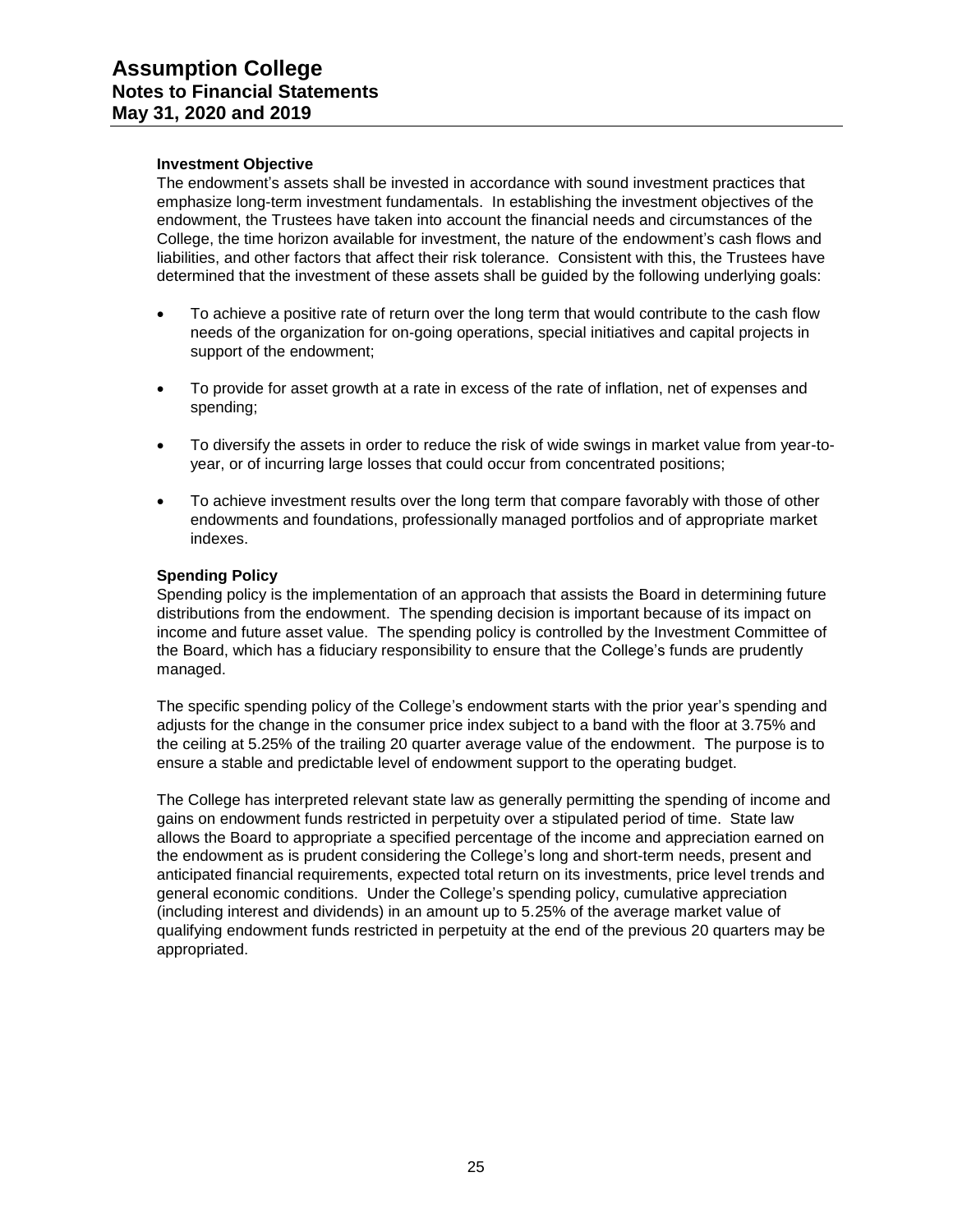|                                                                      |                                             | 2020                                     |                                 |
|----------------------------------------------------------------------|---------------------------------------------|------------------------------------------|---------------------------------|
|                                                                      | <b>Without Donor</b><br><b>Restrictions</b> | <b>With Donor</b><br><b>Restrictions</b> | Total                           |
| Donor-restricted endowment funds<br>Board-designated endowment funds | \$<br>45,278,884                            | 37,625,367<br>S                          | 37,625,367<br>\$.<br>45,278,884 |
| Total endowment funds                                                | 45,278,884<br>S                             | 37,625,367<br>S                          | 82,904,251<br>S                 |
|                                                                      |                                             | 2019                                     |                                 |
|                                                                      | <b>Without Donor</b>                        | <b>With Donor</b>                        |                                 |
|                                                                      | <b>Restrictions</b>                         | <b>Restrictions</b>                      | Total                           |
| Donor-restricted endowment funds<br>Board-designated endowment funds | \$<br>65,420,008                            | 37,522,065<br>\$                         | 37,522,065<br>\$.<br>65,420,008 |

The endowment net asset composition by type of fund consisted of the following at May 31:

Changes in endowment net assets for the fiscal years ended May 31 consisted of the following:

|                                                                                         | 2020                                        |                                          |                 |  |  |
|-----------------------------------------------------------------------------------------|---------------------------------------------|------------------------------------------|-----------------|--|--|
|                                                                                         | <b>Without Donor</b><br><b>Restrictions</b> | <b>With Donor</b><br><b>Restrictions</b> | Total           |  |  |
| Endowment net assets, beginning of year                                                 | 65,420,008<br>S                             | 37,522,065<br>S.                         | \$102,942,073   |  |  |
| Investment return, net                                                                  | 2,025,101                                   | 1,123,904                                | 3,149,005       |  |  |
| Contributions/designations                                                              | 15,970                                      | 463,202                                  | 479.172         |  |  |
| Appropriation of endowment assets for<br>expenditure                                    | (4, 182, 195)                               | (1,483,804)                              | (5,665,999)     |  |  |
| Transfer from board-designated endowment<br>to general funds without donor restrictions | (18,000,000)                                |                                          | (18,000,000)    |  |  |
| Endowment net assets, end of year                                                       | 45.278.884                                  | 37.625.367<br>S                          | 82.904.251<br>S |  |  |

In February 2020, the Investment Committee of the Board allocated \$18 million of board-designated endowment for construction of the new Health Sciences building.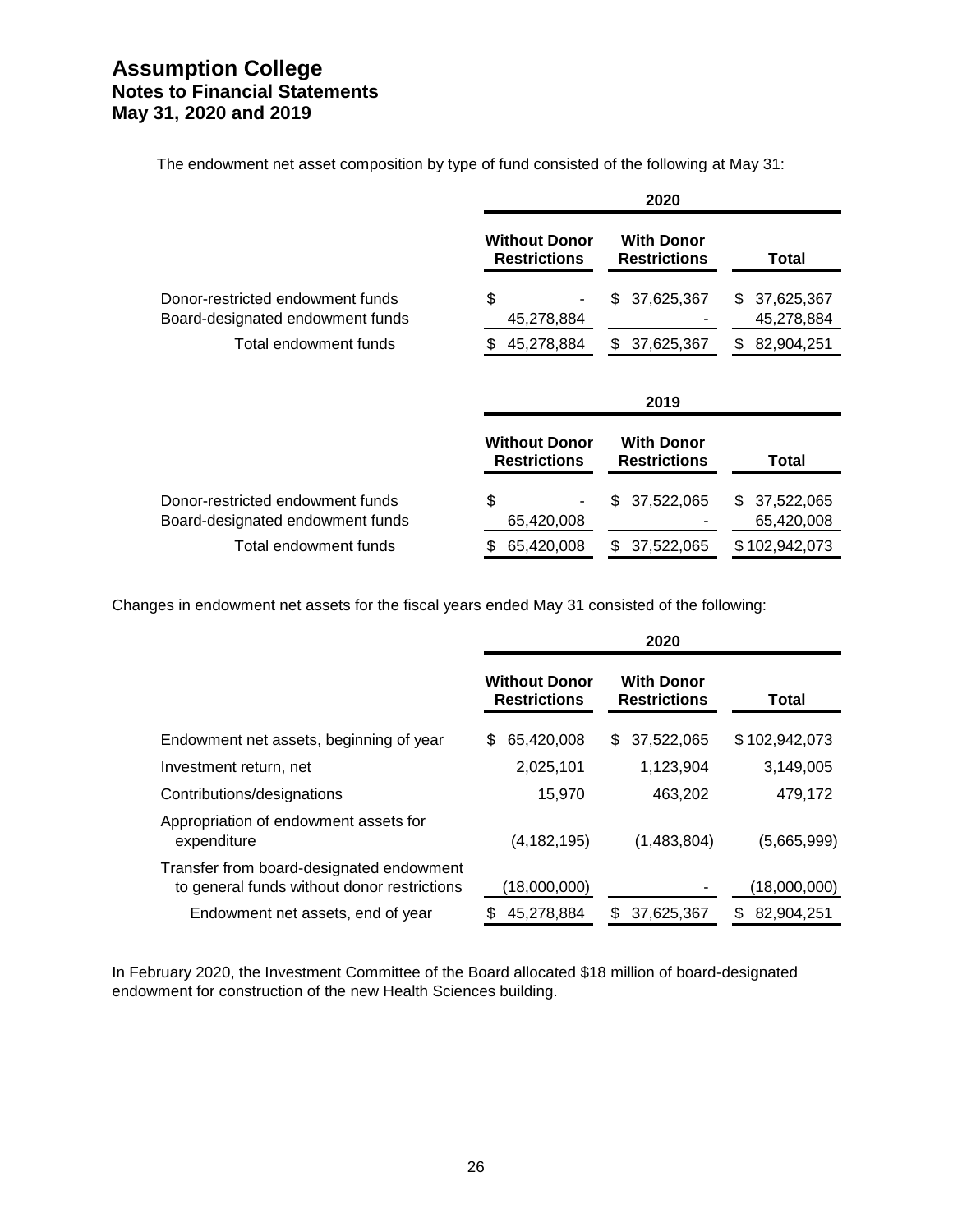# **Assumption College Notes to Financial Statements May 31, 2020 and 2019**

|                                                      | 2019                                        |                                          |               |  |  |
|------------------------------------------------------|---------------------------------------------|------------------------------------------|---------------|--|--|
|                                                      | <b>Without Donor</b><br><b>Restrictions</b> | <b>With Donor</b><br><b>Restrictions</b> | Total         |  |  |
| Endowment net assets, beginning of year              | 69,664,362<br>S.                            | 38,774,870<br>SS.                        | \$108,439,232 |  |  |
| Investment loss, net                                 | (1,041,395)                                 | (539, 541)                               | (1,580,936)   |  |  |
| Contributions/designations                           | 54,775                                      | 661,740                                  | 716.515       |  |  |
| Appropriation of endowment assets for<br>expenditure | (3,257,734)                                 | (1,375,004)                              | (4,632,738)   |  |  |
| Endowment net assets, end of year                    | 65,420,008                                  | 37.522.065<br>S                          | \$102,942,073 |  |  |

Endowment net assets include \$178,792 and \$224,286 of contributions receivable as of May 31, 2020 and 2019, respectively.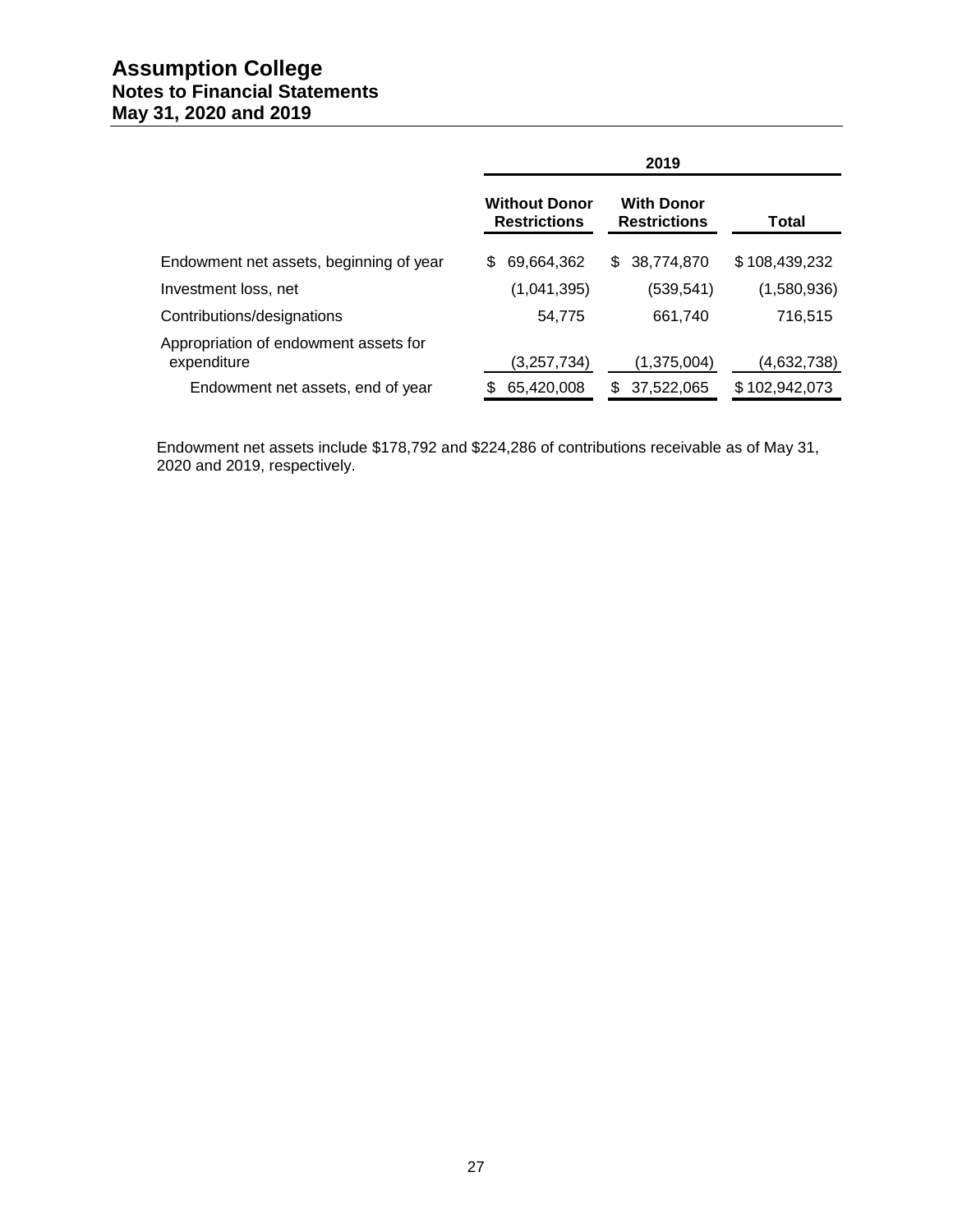# **Assumption College Notes to Financial Statements May 31, 2020 and 2019**

## **13. Composition of Net Assets**

Net assets consisted of the following at May 31:

|                                                              | 2020             | 2019              |
|--------------------------------------------------------------|------------------|-------------------|
| Net assets without donor restrictions                        |                  |                   |
| Board-designated endowments:                                 |                  |                   |
| Designated for repair and replacement                        | \$<br>23,966,964 | 43,613,225<br>\$. |
| Designated for financial aid                                 | 6,335,607        | 6,475,424         |
| Designated for faculty support                               | 4,459,237        | 4,539,756         |
| Designated for general budget relief                         | 4,082,564        | 4,289,518         |
| Designated for technology                                    | 4,019,655        | 4,076,923         |
| Designated for other purposes                                | 2,414,857        | 2,425,162         |
| Total board-designated endowments                            | 45,278,884       | \$<br>65,420,008  |
| Net assets with donor restrictions                           |                  |                   |
| Subject to expenditure for specified purpose:                |                  |                   |
| Transition to university status                              | \$<br>2,851,295  | \$                |
| Capital construction                                         | 545,478          | 270,053           |
| Coronavirus relief                                           | 178,453          |                   |
|                                                              | 3,575,226        | 270,053           |
|                                                              |                  |                   |
| Subject to the passage of time:                              |                  |                   |
| Planned giving assets                                        | 515,655          | 525,066           |
| Subject to restriction in perpetuity:                        |                  |                   |
| Beneficial interest in trust                                 | 1,466,635        | 1,399,331         |
| Planned giving assets                                        | 370,173          | 358,091           |
|                                                              | 1,836,808        | 1,757,422         |
| Subject to the College's spending policy and appropriations: |                  |                   |
| Endowment returns subject to future appropriation:           |                  |                   |
| Restricted for scholarship support                           | 11,819,387       | 12,028,896        |
| Restricted for faculty support                               | 468,039          | 493,156           |
| Restricted for program support                               | 1,963,009        | 2,088,283         |
|                                                              | 14,250,435       | 14,610,335        |
| Endowment funds restricted in perpetuity:                    |                  |                   |
| Restricted for scholarship support                           | 15,407,409       | 14,944,207        |
| Restricted for faculty support                               | 1,272,625        | 1,272,625         |
| Restricted for program support                               | 6,694,898        | 6,694,898         |
|                                                              | 23,374,932       | 22,911,730        |
| Total net assets with donor restrictions                     | \$<br>43,553,056 | \$<br>40,074,606  |
|                                                              |                  |                   |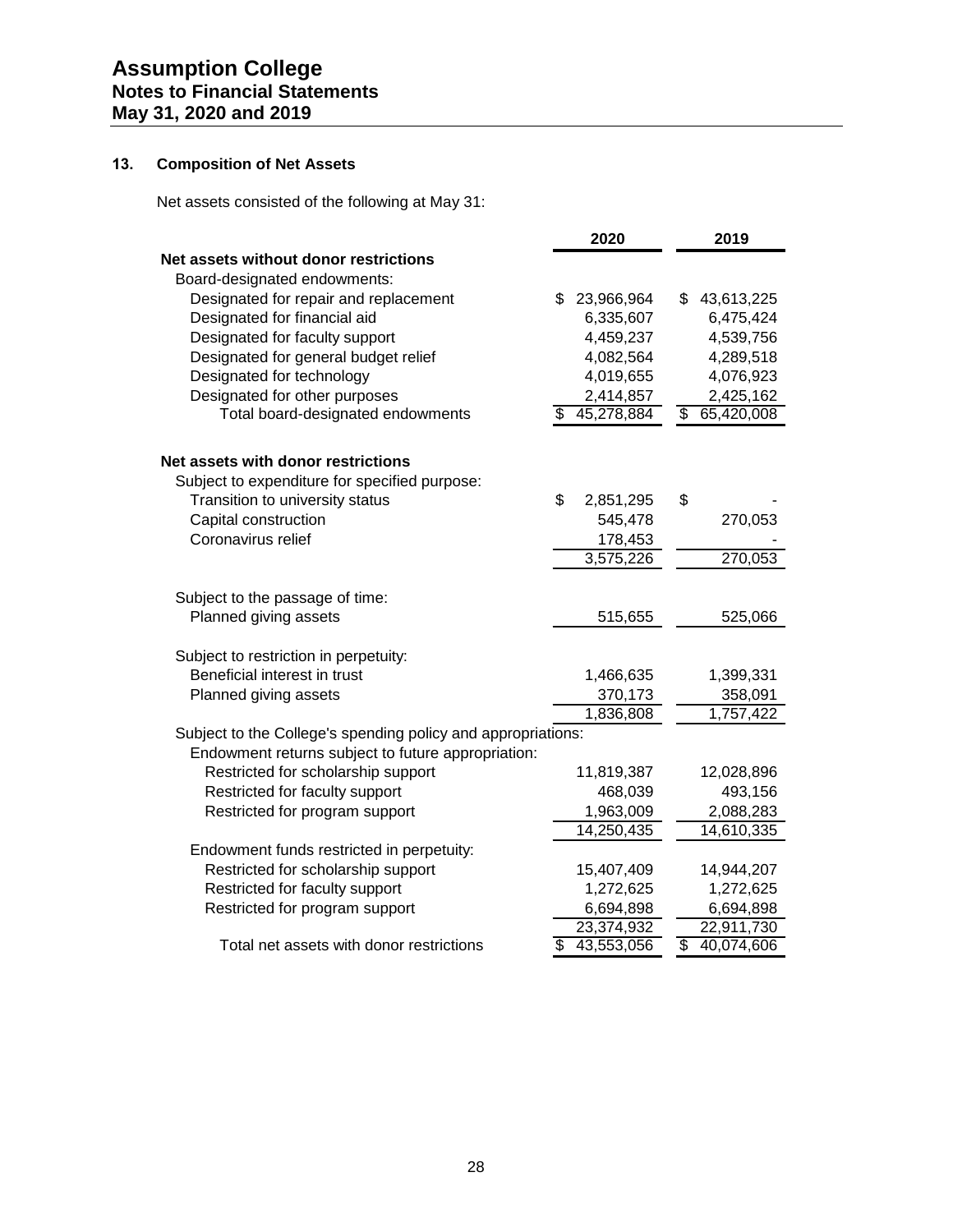## **Net Assets Released From Restrictions**

Net assets released from donor restrictions by incurring expenses satisfying the restricted purposes or by occurrence of events specified by the donors were as follows:

|                             |   | 2020      | 2019          |
|-----------------------------|---|-----------|---------------|
| <b>Purpose restrictions</b> |   |           |               |
| Scholarship support         | S | 993.509   | \$<br>966.112 |
| Faculty support             |   | 82.010    | 80.581        |
| Program support             |   | 408.285   | 328,311       |
|                             |   | 1,483,804 | 1,375,004     |

## **Board Appropriations**

Board-designated endowment funds were appropriated as follows:

|                        | 2020 |           | 2019 |           |
|------------------------|------|-----------|------|-----------|
|                        |      |           |      |           |
| Repair and replacement | \$   | 2,960,000 | \$   | 2,074,049 |
| Financial aid          |      | 351,559   |      | 342,650   |
| Faculty support        |      | 227,826   |      | 187,598   |
| General budget relief  |      | 354,788   |      | 382,434   |
| Technology             |      | 188,578   |      | 183,799   |
| Other purposes         |      | 99,444    |      | 87,204    |
|                        |      | 4,182,195 | S    | 3,257,734 |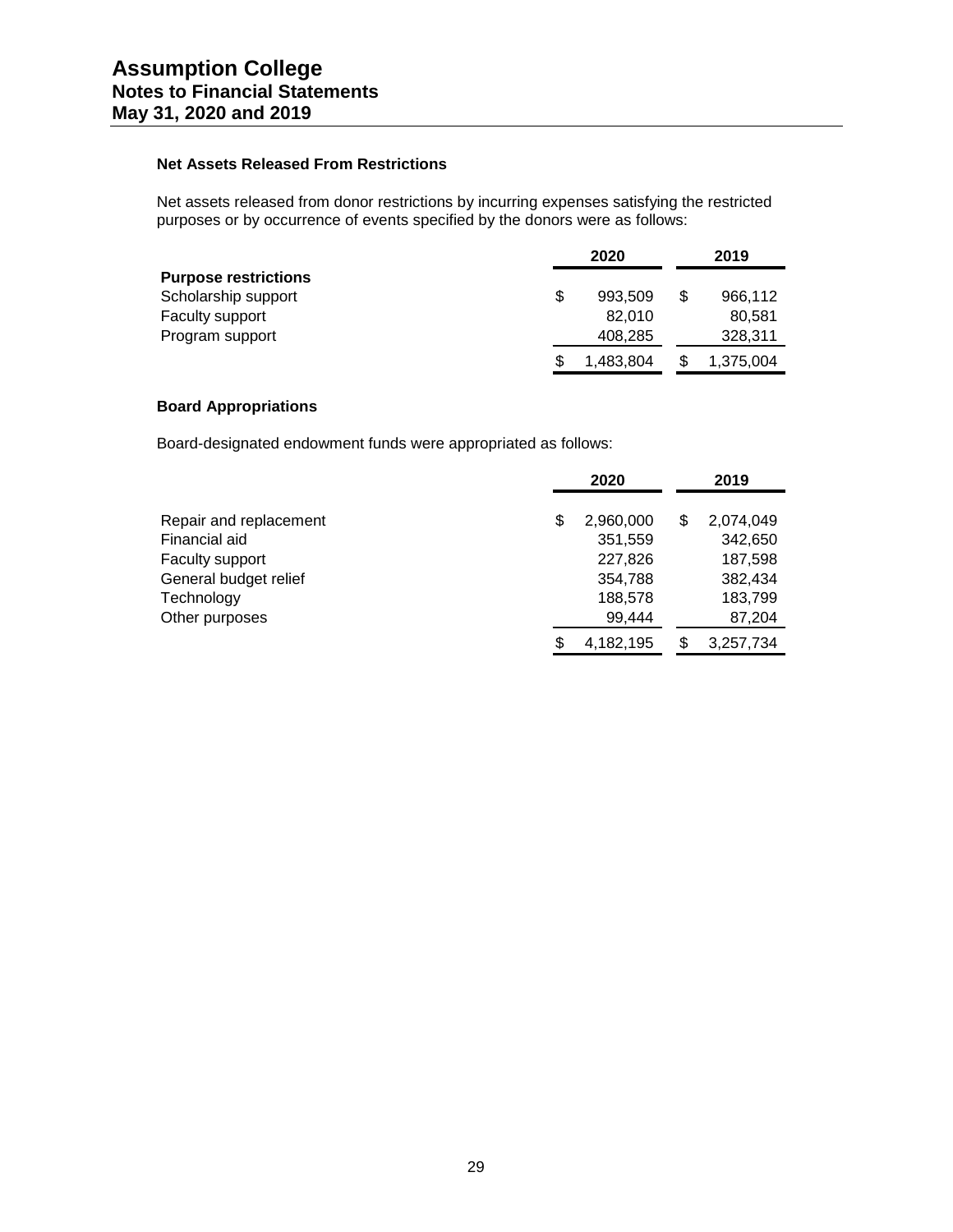#### **14. Liquidity and Availability**

The College's financial assets available within one year of the balance sheet date for general expenditures, such as operating expenses, scheduled principal payments on debt, and capitalized construction costs not financed with debt, were as follows:

|                                                    | 2020              | 2019            |
|----------------------------------------------------|-------------------|-----------------|
| Financial assets at year end:                      |                   |                 |
| Cash                                               | \$.<br>16,963,009 | \$<br>7,835,479 |
| Short-term investments                             | 10,972,462        | 12,288,706      |
| Student tuition receivables, net                   | 1,195,729         | 997,692         |
| Grants and other receivables                       | 109,820           | 106,826         |
| Student loans, net                                 | 1,270,246         | 1,727,249       |
| Contributions receivable, net                      | 5,198,263         | 4,875,243       |
| Long-term investments                              | 99,443,482        | 109,992,293     |
| Beneficial interest in trust                       | 1,466,635         | 1,399,331       |
| Total financial assets at year end                 | 136,619,646       | 139,222,819     |
| Adjusted for amounts not available to meet general |                   |                 |
| expenditures within one year:                      |                   |                 |
| Student Ioans, net                                 | (1,270,246)       | (1,727,249)     |
| Contributions receivable due in more than one year | (4, 136, 716)     | (3,822,562)     |
| Donor-restricted endowment funds (net of           |                   |                 |
| receivables)                                       | (37, 446, 575)    | (37, 297, 779)  |
| Add: board-approved spending from donor-           |                   |                 |
| restricted endowment funds                         | 600,716           | 602,988         |
| Board-designated endowment funds                   | (45, 278, 884)    | (65, 420, 008)  |
| Add: board-approved spending from board-           |                   |                 |
| designated endowment funds                         | 4,372,744         | 3,540,915       |
| Planned giving assets                              | (1,561,399)       | (1,550,687)     |
| Beneficial interest in trust held by others        | (1,466,635)       | (1,399,331)     |
| Financial assets available to meet general         |                   |                 |
| expenditures within one year                       | 50,432,651<br>S   | \$32,149,106    |

The College's cash flows have seasonal variations attributable to the timing of tuition billing and contributions received. The College has a policy to structure its financial assets to be available as its general expenditures, liabilities, and other obligations come due. In addition to financial assets available to meet general expenditures within one year, the College operates with a balanced budget and anticipates collecting sufficient revenue to cover general expenditures not covered by donor-restricted resources. Refer to the statements of cash flows, which identify the sources and uses of the College's cash and show positive net cash provided by operating activities for the years ended May 31, 2020 and 2019.

The College's Board has designated a portion of its resources without donor restrictions to function as endowments. Those amounts are identified as board-designated endowment funds in the table above. These funds are invested for long-term appreciation and current income, but remain available and may be spent at the discretion of the Board. For the years ended May 31, 2021 and 2020, the Board has approved spending of \$600,716 and \$602,988, respectively, from the donorrestricted endowment funds for general expenditures, as well as \$4,372,744 and \$3,540,915, respectively, from the board-designated endowment funds.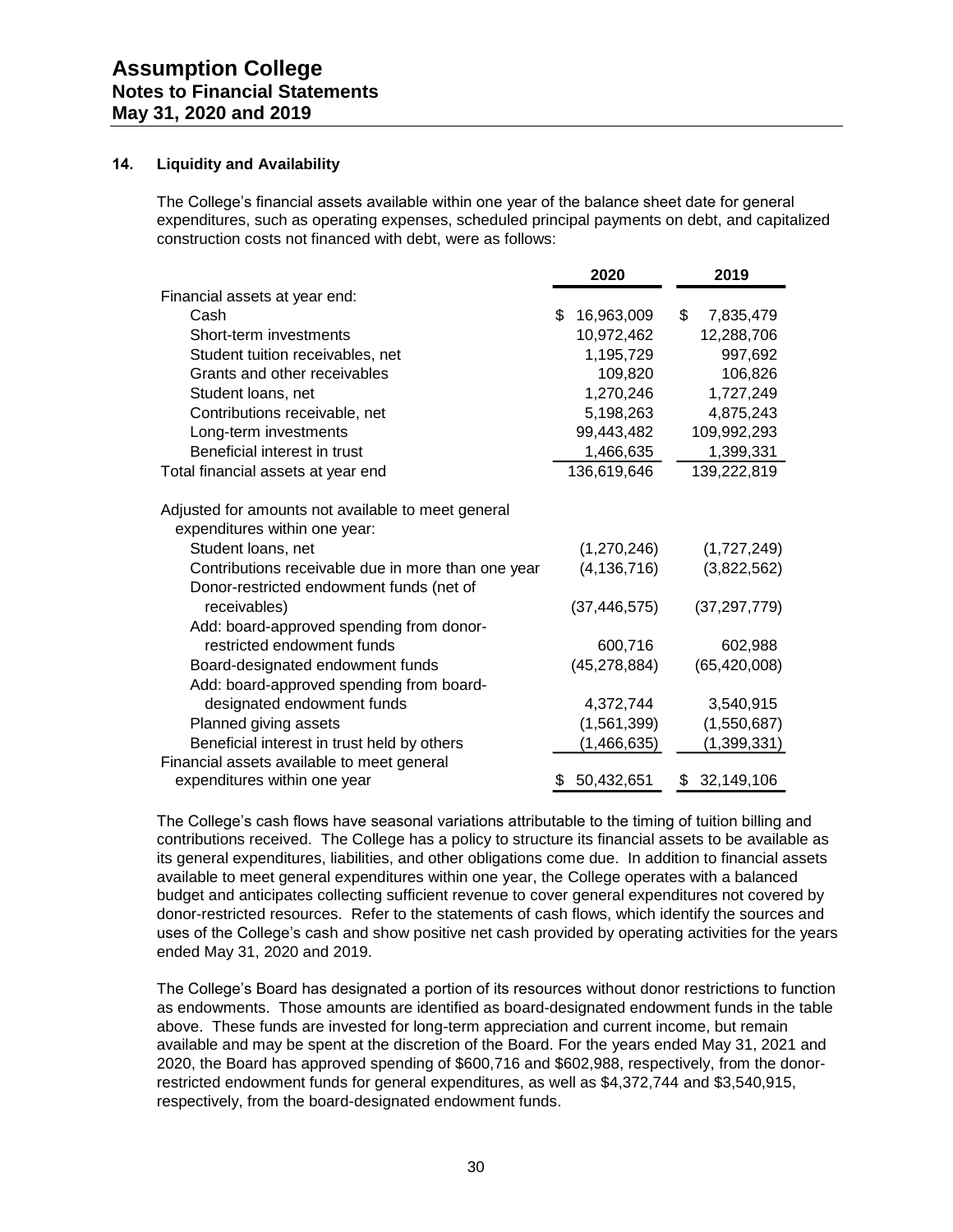#### **15. Expenses by Nature and Function**

Direct costs are charged to the applicable natural and functional classifications whenever possible. However, the financial statements report certain categories of expenses that are attributable to more than one program or supporting function of the College. These expenses require allocation on a reasonable basis that is consistently applied. Depreciation, interest, occupancy, and other overhead costs are allocated based on square footage used by each function. Other expenses, including information technology costs, are allocated based on estimates of time and effort.

The following table presents functional expenses by natural classification as of May 31:

|                           | 2020               |                            |                                   |                                        |                                        |                          |
|---------------------------|--------------------|----------------------------|-----------------------------------|----------------------------------------|----------------------------------------|--------------------------|
|                           |                    | <b>Program Activities</b>  |                                   |                                        |                                        |                          |
|                           | <b>Instruction</b> | Academic<br><b>Support</b> | <b>Student</b><br><b>Services</b> | <b>Auxiliary</b><br><b>Enterprises</b> | <b>Institutional</b><br><b>Support</b> | Total<br><b>Expenses</b> |
| <b>Salaries</b>           | \$16,013,983       | \$<br>2,121,279            | \$<br>4,945,297                   | \$<br>3,029,779                        | \$<br>2,920,623                        | \$29,030,961             |
| Employee benefits         | 4,822,159          | 775,697                    | 1,860,178                         | 871,358                                | 1,206,550                              | 9,535,942                |
| Contracted services       | 1,491,372          | 1,152,244                  | 1,176,021                         | 6,531,653                              | 408.691                                | 10,759,981               |
| Professional services     | 194,361            | 60,407                     | 152,051                           | 82.146                                 | 720,713                                | 1,209,678                |
| Events                    | 390,800            | 44,927                     | 336,195                           | 354,863                                | 69,861                                 | 1,196,646                |
| Advertising and marketing | 261,732            | 533                        | 794,785                           |                                        | 39,844                                 | 1,096,894                |
| Travel and conferences    | 172,044            | 99,589                     | 472,672                           | 94,673                                 | 35,978                                 | 874,956                  |
| Depreciation              | 773,382            | 388,447                    | 957,630                           | 1,755,921                              | 253,219                                | 4,128,599                |
| Interest                  | 192.155            | 96.514                     | 237,935                           | 436.279                                | 62.915                                 | 1,025,798                |
| <b>Utilities</b>          | 346.761            | 174,029                    | 429,517                           | 787,386                                | 113.674                                | 1,851,367                |
| Other expenses            | 1,038,990          | 1,536,505                  | 1,289,523                         | 1,744,241                              | 701,665                                | 6,310,924                |
|                           | \$25,697,739       | \$<br>6,450,171            | \$12,651,804                      | \$15,688,299                           | 6,533,733<br>\$                        | \$67,021,746             |

|                           | <b>Program Activities</b> |                            |                                   |                                        |                                        |                          |
|---------------------------|---------------------------|----------------------------|-----------------------------------|----------------------------------------|----------------------------------------|--------------------------|
|                           | <b>Instruction</b>        | Academic<br><b>Support</b> | <b>Student</b><br><b>Services</b> | <b>Auxiliary</b><br><b>Enterprises</b> | <b>Institutional</b><br><b>Support</b> | Total<br><b>Expenses</b> |
| <b>Salaries</b>           | \$15,403,277              | \$<br>1,808,082            | 5,018,018<br>\$                   | \$<br>3,170,144                        | 2,720,906<br>\$                        | \$28,120,427             |
| Employee benefits         | 4,913,060                 | 674,202                    | 2,143,011                         | 903,063                                | 1,217,407                              | 9,850,743                |
| Contracted services       | 1,581,414                 | 1,163,003                  | 1,274,870                         | 6,764,548                              | 403.910                                | 11,187,745               |
| Professional services     | 264,161                   | 56.881                     | 326,571                           | 149,512                                | 596,117                                | 1,393,242                |
| Events                    | 624,631                   | 127,989                    | 428,668                           | 525,508                                | 97,242                                 | 1,804,038                |
| Advertising and marketing | 197,123                   | 1.242                      | 1,128,590                         |                                        | 35,429                                 | 1,362,384                |
| Travel and conferences    | 264,157                   | 116.471                    | 516,268                           | 143.013                                | 64,312                                 | 1,104,221                |
| Depreciation              | 822,897                   | 403,567                    | 985,579                           | 1,824,240                              | 259,477                                | 4,295,760                |
| Interest                  | 200,673                   | 98.414                     | 240.344                           | 444.860                                | 63.277                                 | 1,047,568                |
| <b>Utilities</b>          | 384.453                   | 188.512                    | 460.741                           | 852,622                                | 121,258                                | 2,007,586                |
| Other expenses            | 1,134,492                 | 2,011,798                  | 1,306,473                         | .583,468                               | 800,488                                | 6,836,719                |
|                           | \$25,790,338              | \$<br>6,650,161            | \$13,829,133                      | \$16,360,978                           | 6,379,823                              | \$69,010,433             |

**2019**

Total fundraising costs, which are included in institutional support and other nonoperating expenses, were \$1,721,016 and \$1,581,710 for the years ended May 31, 2020 and 2019, respectively.